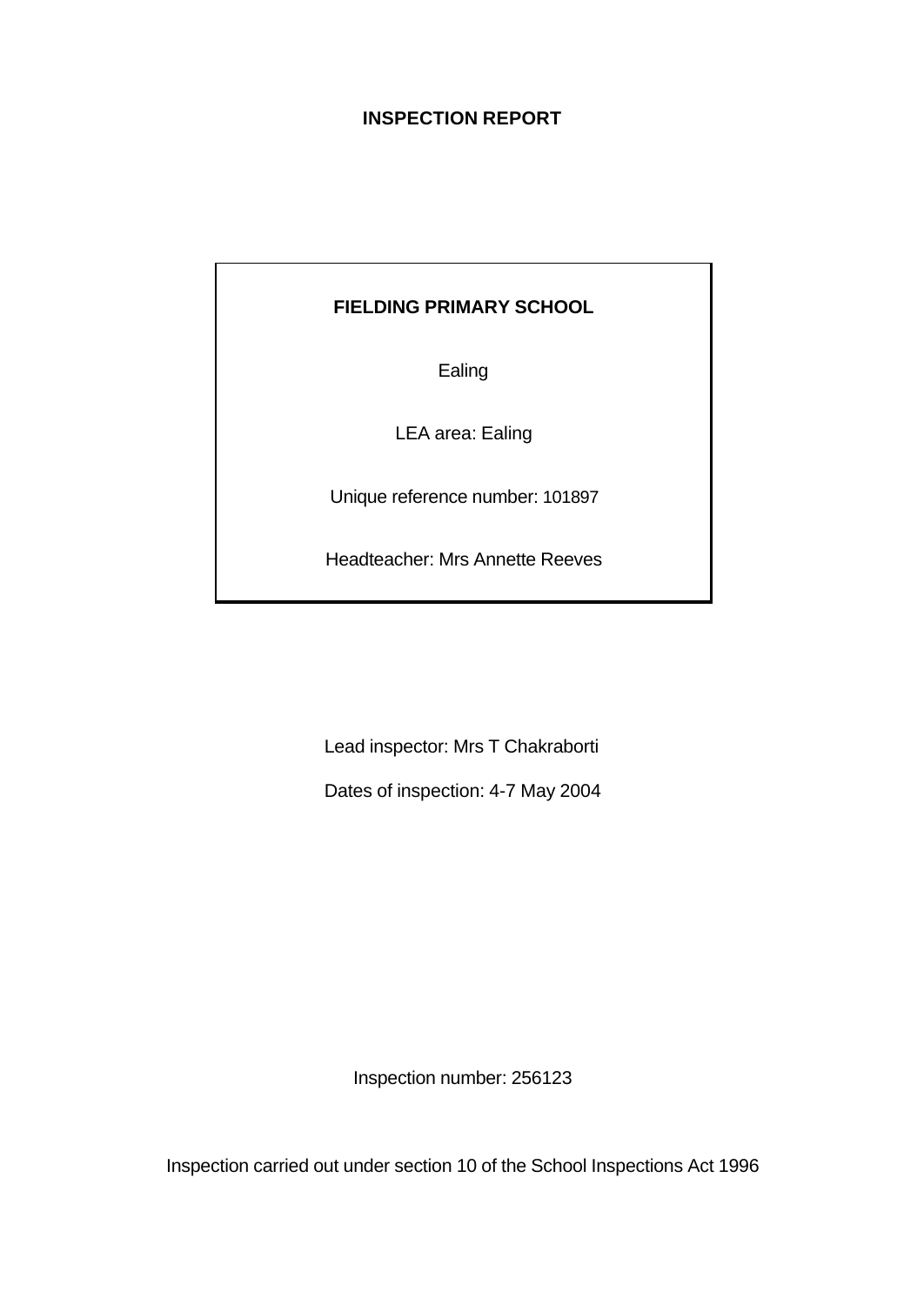#### © Crown copyright 2004

This report may be reproduced in whole or in part for non-commercial educational purposes, provided that all extracts quoted are reproduced verbatim without adaptation and on condition that the source and date thereof are stated.

Further copies of this report are obtainable from the school. Under the School Inspections Act 1996, the school must provide a copy of this report and/or its summary free of charge to certain categories of people. A charge not exceeding the full cost of reproduction may be made for any other copies supplied.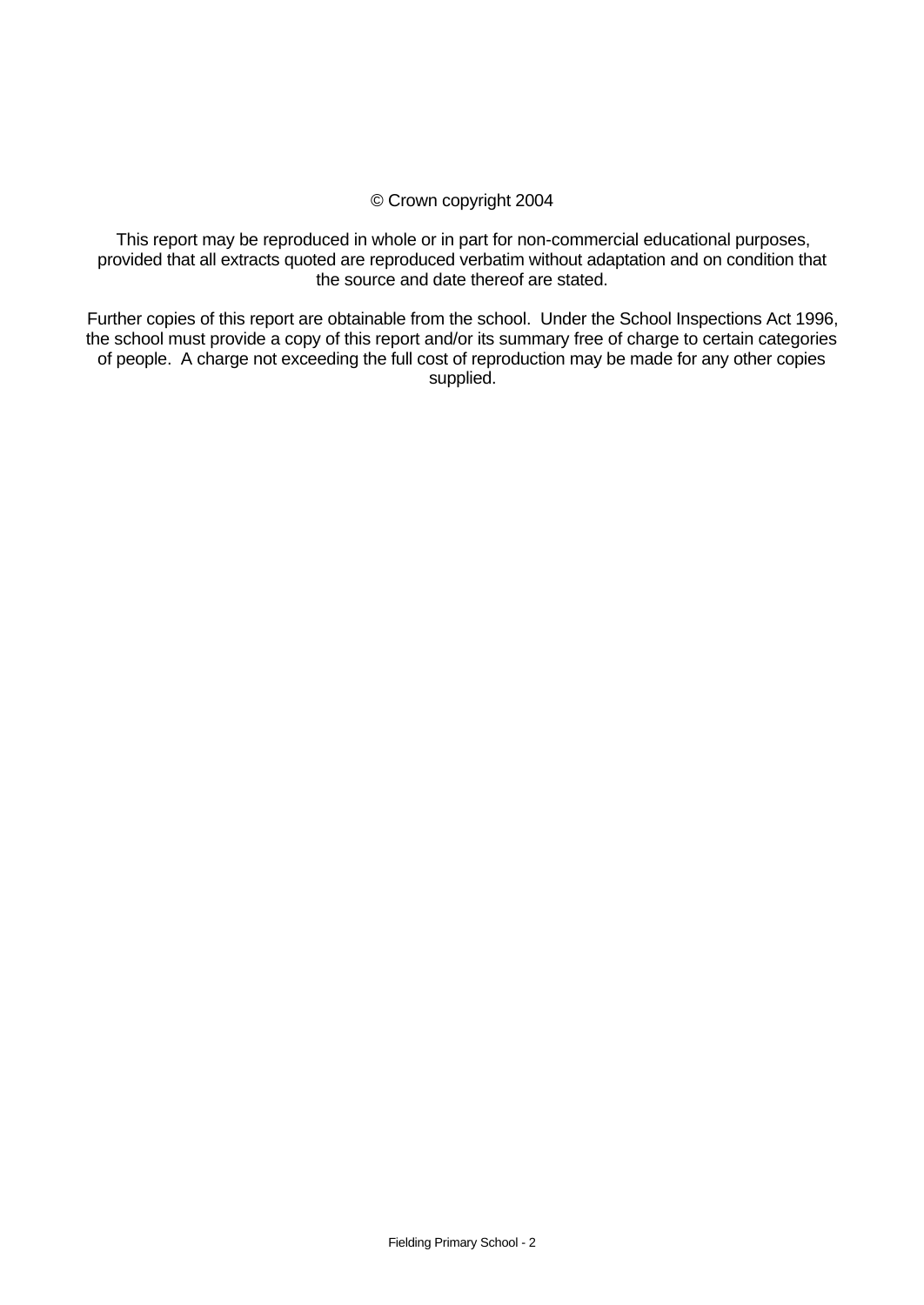# **INFORMATION ABOUT THE SCHOOL**

| Type of school:              | Primary                  |
|------------------------------|--------------------------|
| School category:             | Community                |
| Age range of pupils:         | $3 - 11$                 |
| Gender of pupils:            | Mixed                    |
| Number on roll:              | 666                      |
| School address:              | Wyndham Road<br>Ealing   |
| Postcode:                    | London<br><b>W13 9TE</b> |
| Telephone number:            | 020 8567 9524            |
| Fax number:                  | 020 8567 0518            |
| Appropriate authority:       | The governing body       |
| Name of chair of governors:  | Mr N Handley             |
| Date of previous inspection: | 30/4/1998                |

# **CHARACTERISTICS OF THE SCHOOL**

Fielding Primary School is larger than most primary schools and is situated in a residential area in the London borough of Ealing. Currently, there are 568 full-time children on roll aged four to eleven. In addition, 98 children attend part-time in the Nursery. The school has a very high proportion of children, some 25 per cent, who speak English as an additional language and there are 13 children at the early stages of learning English. The children come from a wide range of ethnic backgrounds, although the majority are white British. The largest minority ethnic groups are from any other white and Asian or British-Indian backgrounds. The rest are from other minority ethnic backgrounds. There are no refugees, asylum seekers or traveller children. Twenty-three languages are spoken in the school. The main languages spoken, other than English, are Polish, Punjabi and Urdu. Mobility in the current year has increased. Twenty-four children joined the school and 15 left in the last school year. The percentage of children identified as having special educational needs, including those with statements of special educational needs, is broadly in line with the national average. They have a wide range of special needs. The percentage of children known to be eligible for free school meals is below the national average. Children's attainment on entry is average. The school is often used for out-of-school activities by external community groups.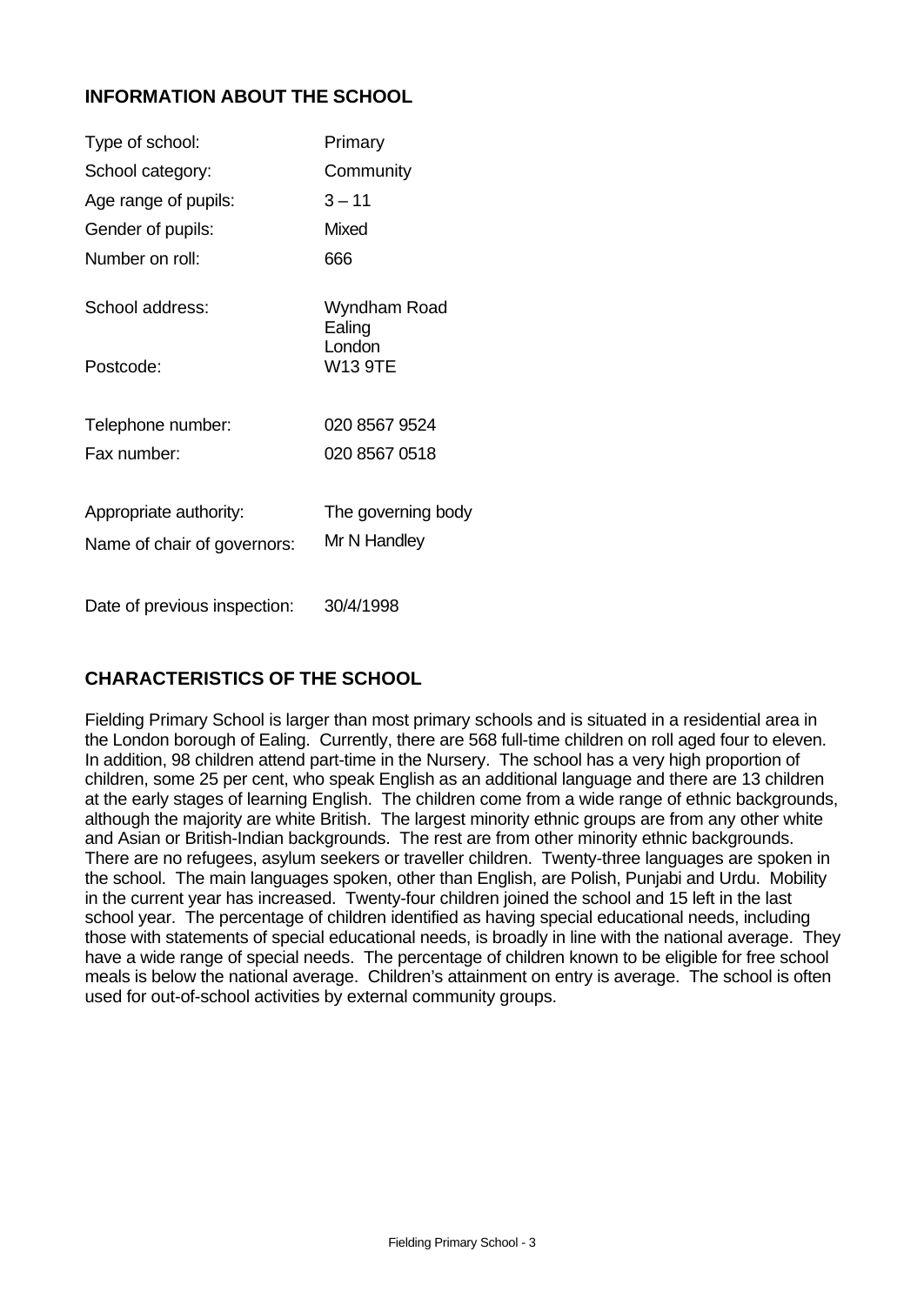# **INFORMATION ABOUT THE INSPECTION TEAM**

| 12603 | Tusha Chakraborti    | Lead inspector | Science                                     |
|-------|----------------------|----------------|---------------------------------------------|
|       |                      |                | Geography                                   |
|       |                      |                | English as an additional language           |
|       | Glenda Spencer       | Lay inspector  |                                             |
|       | <b>Nick Butt</b>     | Team inspector | English                                     |
|       |                      |                | Religious education                         |
|       | Mary Farman          |                | <b>Foundation Stage</b>                     |
|       |                      |                | Art and design                              |
|       |                      |                | Design and technology                       |
| 25787 | <b>Edmond Morris</b> |                | <b>Mathematics</b>                          |
|       |                      |                | History                                     |
|       |                      |                | <b>Music</b>                                |
| 25787 | <b>Chris Taylor</b>  | Team inspector | Information and communication<br>technology |
|       |                      |                | Physical education                          |
|       |                      |                | Special educational needs                   |

The inspection contractor was:

icp

360 Lee Valley Technpark Ashley Road London N17 9LN

Any concerns or complaints about the inspection or the report should be made initially to the inspection contractor. The procedures are set out in the leaflet *'Complaining about Ofsted Inspections'*, which is available from Ofsted Publications Centre (telephone 07002 637833) or Ofsted's website (www.ofsted.gov.uk).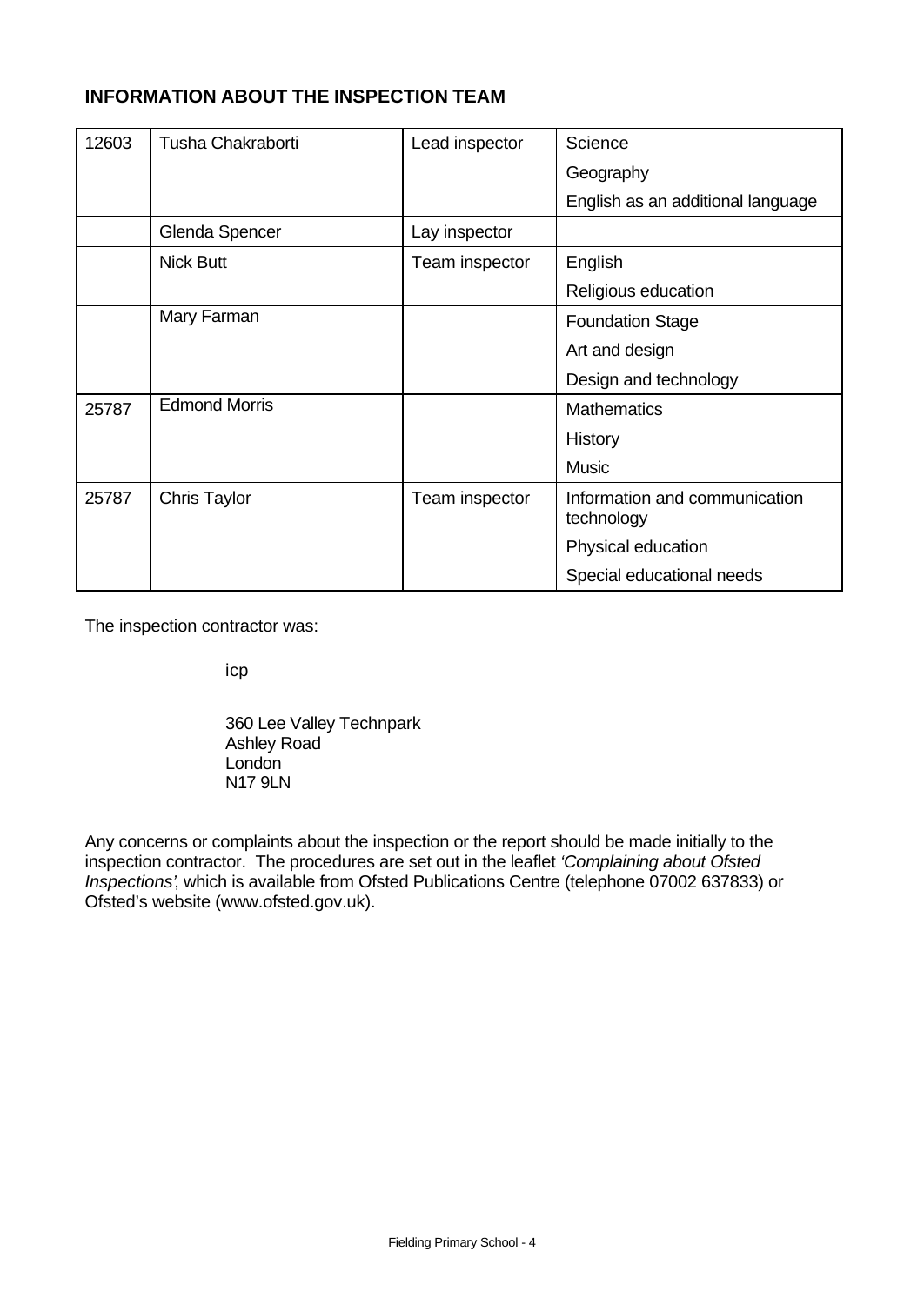# **REPORT CONTENTS**

|                                                                                                                                    | Page |
|------------------------------------------------------------------------------------------------------------------------------------|------|
| <b>PART A: SUMMARY OF THE REPORT</b>                                                                                               | 6    |
| <b>PART B: COMMENTARY ON THE MAIN INSPECTION FINDINGS</b>                                                                          |      |
| <b>STANDARDS ACHIEVED BY PUPILS</b>                                                                                                | 9    |
| Standards achieved in areas of learning, subjects and courses                                                                      |      |
| Pupils' attitudes, values and other personal qualities                                                                             |      |
| <b>QUALITY OF EDUCATION PROVIDED BY THE SCHOOL</b>                                                                                 | 12   |
| Teaching and learning<br>The curriculum<br>Care, guidance and support<br>Partnership with parents, other schools and the community |      |
| <b>LEADERSHIP AND MANAGEMENT</b>                                                                                                   | 17   |
| PART C: THE QUALITY OF EDUCATION IN AREAS OF LEARNING,<br><b>SUBJECTS AND COURSES</b>                                              | 19   |
| AREAS OF LEARNING IN THE FOUNDATION STAGE                                                                                          |      |
| <b>SUBJECTS IN KEY STAGES</b>                                                                                                      |      |
| <b>PART D: SUMMARY OF THE MAIN INSPECTION JUDGEMENTS</b>                                                                           | 31   |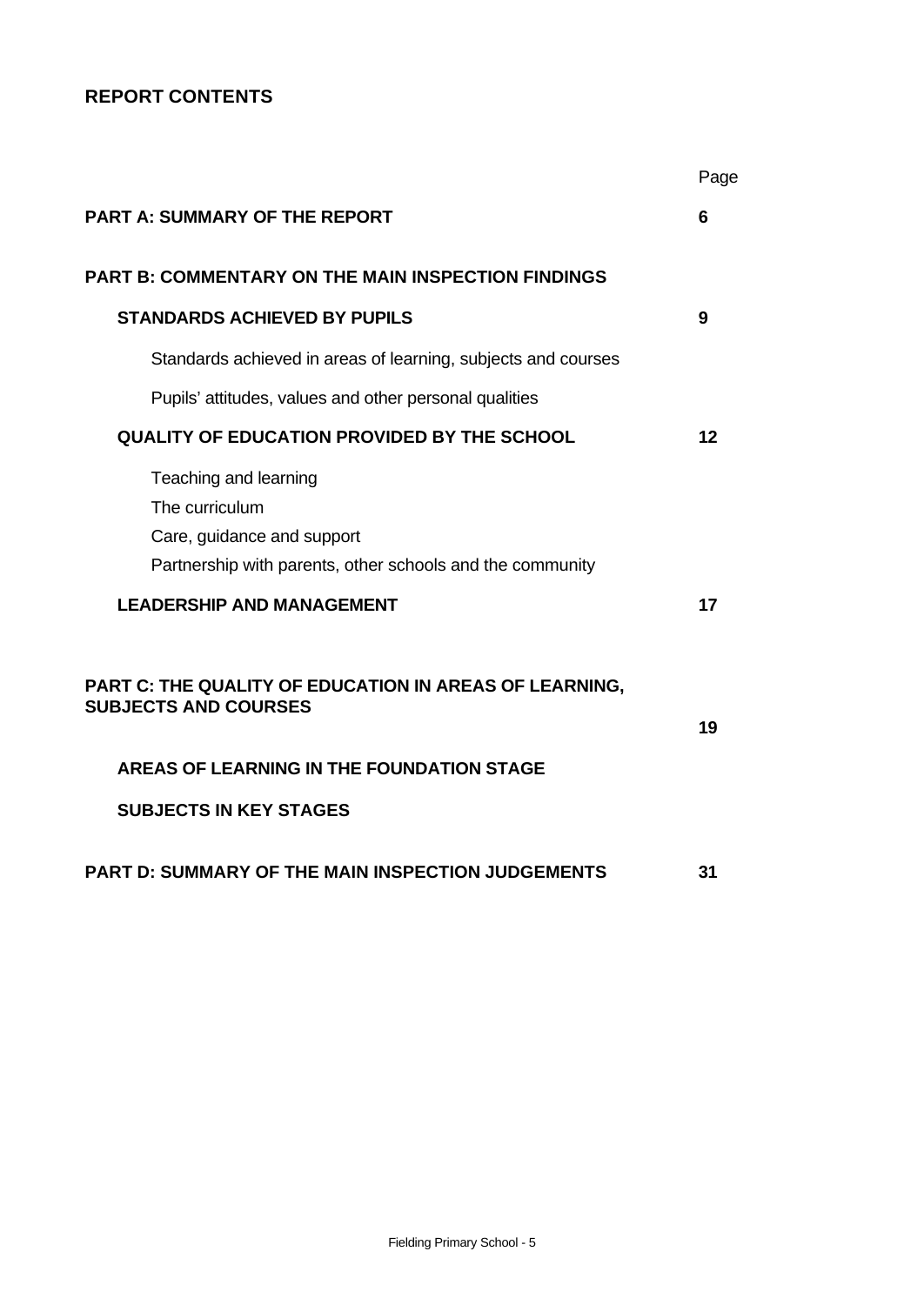# **PART A: SUMMARY OF THE REPORT**

# **Overall evaluation**

**Fielding Primary is a good school** and provides good quality education for all its pupils. Standards are above average in Year 6 and well above average in Year 2. The quality of teaching is good overall. As a result pupils achieve well, especially in the Nursery to Year 2. The changes in leadership and management eighteen months ago have brought about a rapid improvement in the school's performance. The headteacher provides very good leadership and, with the support and challenge of an effective governing body, has successfully implemented a number of significant changes to the structure and organisation of the school. The newly established management team is effective in ensuring rigorous monitoring of teaching and learning. This has minimised the negative impact of high staff turnover over the past year significantly. The school gives good value for money.

#### **The school's main strengths and weaknesses are:**

- Pupils in Year 2 reach well above average standards in reading, writing and mathematics.
- Standards achieved by pupils in Year 6 have improved significantly since 2003, especially in mathematics.
- The provision for the Foundation Stage is very good giving children a very good start to their education. As a result, by the end of the Reception year, children exceed the recommended standards in all areas of learning.
- The very positive learning environment of the school enables pupils to develop very good attitudes to learning and behaviour.
- Teaching is good. As a result, pupils are now learning well throughout the school and standards in Year 6 have risen.
- The headteacher provides strong leadership and ensures good quality teaching and learning experiences for all pupils. She is supported very effectively by the senior managers and the governing body.
- The resources for information and communication technology are inadequate and, as a result, pupils do not reach high enough standards in this subject.
- Assessment in information and communication technology and in the foundation subjects is not sufficiently developed but it is good in English and mathematics.
- The school's provision for promoting pupils' awareness of cultural diversity is not sufficiently effective.

The analysis of data indicates that the school's performance declined following the last inspection in 1998 and pupils in Years 3 to 6 were underachieving. However, a great deal has been achieved over the past two years and, therefore, improvement since the last inspection is judged to be good. The appointment of the current headteacher and the establishment of the new management team have made a significant impact on the improvement of the school. A strong emphasis has been placed on raising standards in Years 3 to 6. As a result, standards in Year 6 have improved. Most of the key issues of the last report have been addressed appropriately. Assessment procedures in some subjects are not fully developed but the school improvement plan clearly outlines the plans for developing an effective assessment system by next year. This carefully thought out improvement plan is used effectively to ensure systematic monitoring of teaching and learning. This means the newly appointed staff have been supported and guided well. The quality of teaching and the planning of the curriculum have been strengthened. The governing body is fully involved in the work of the school and supports, monitors and evaluates its progress effectively. The school now meets the requirement for a daily collective act of worship.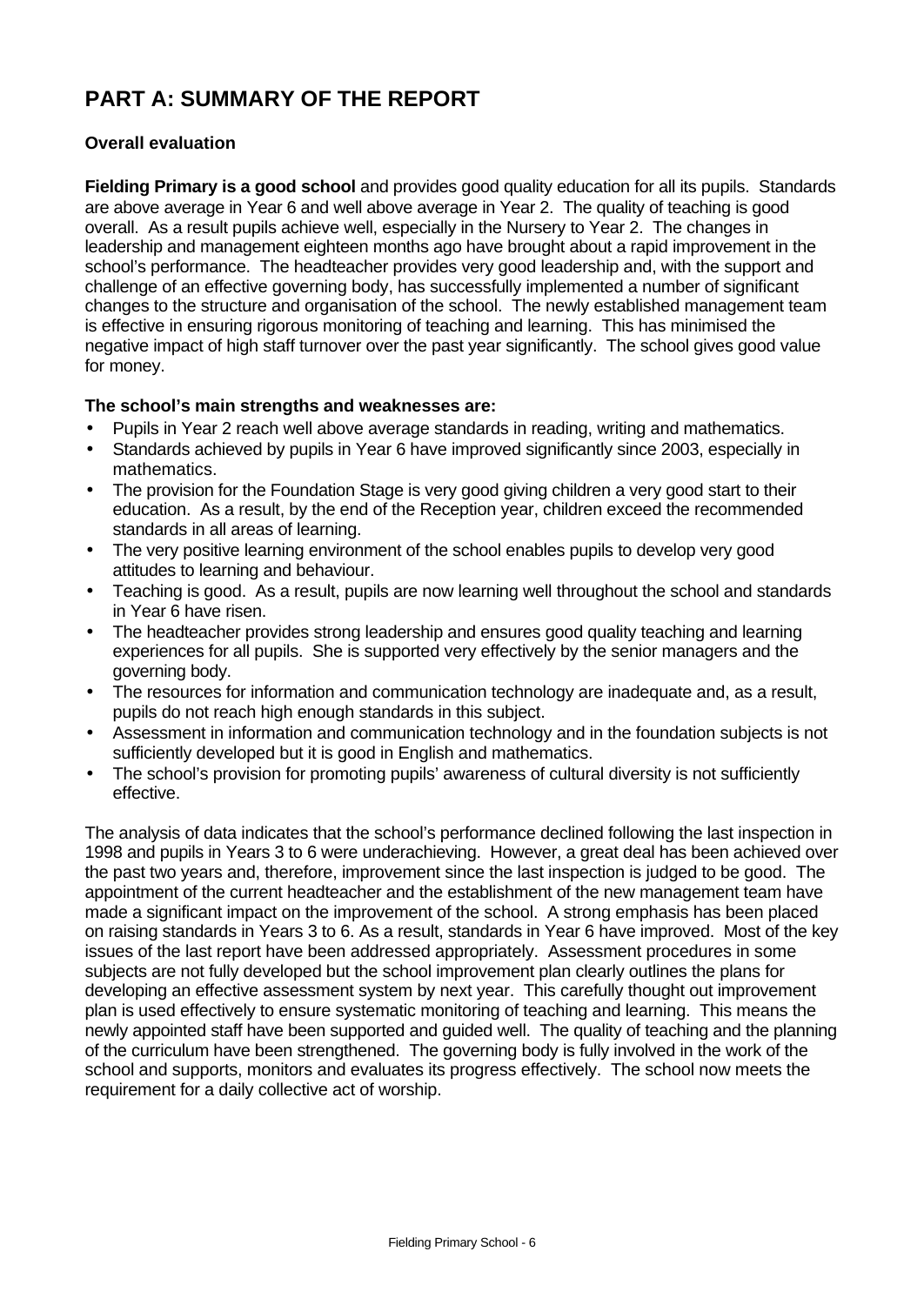| <b>Standards achieved</b>                         |      |                 |      |      |  |  |  |  |
|---------------------------------------------------|------|-----------------|------|------|--|--|--|--|
| <b>Results in National</b><br>Curriculum tests at |      | similar schools |      |      |  |  |  |  |
| the end of Year 6,<br>compared with:              | 2001 | 2002            | 2003 | 2003 |  |  |  |  |
| English                                           | B    | B               | в    |      |  |  |  |  |
| mathematics                                       |      |                 | R    |      |  |  |  |  |
| science                                           |      |                 |      |      |  |  |  |  |

*Key: A - well above average; B – above average; C – average; D – below average; E – well below average*

*Similar schools are those whose pupils attained similarly at the end of Year 2.*

**Overall, achievement is good.** The table above suggests that pupils are not achieving as well as they should. However, standards are improving steadily in Years 3 to 6 and pupils are now achieving much better because the teaching is good. Over the past year, the school has implemented several strategies to ensure that pupils in Year 6 achieve standards of which they are capable. The 2003 national test results show improvements in the standards in mathematics and science. Inspection evidence suggests that standards in mathematics have risen even higher and are now well above average. Evidence also shows that standards remain above average in English and average in science as they were in the 2003 national tests.

Children enter the Nursery with normally expected attainment at age three and achieve very well during their stay in the Nursery and Reception classes. As a result, by the end of the Reception year, the vast majority of them exceed the expected standards in all areas of learning. Pupils in Years 1 and 2 build successfully on their prior learning and, in Year 2, they are reaching standards that are well above average in reading, writing and mathematics. This was reflected in the 2003 national tests. Boys and girls achieve similar standards as do pupils from different ethnic minority backgrounds and those who speak English as an additional language. Pupils with special educational needs achieve well. Standards in information and communication technology and in physical education are average. In religious education, pupils achieve standards in line with the locally agreed syllabus.

**Pupils' personal qualities, including their spiritual, moral and social development, are very good.** However, their awareness of different cultures is less well developed. Relationships between pupils and adults and pupils themselves are very good and, as a result, they develop very good attitudes and behave very well. Attendance and punctuality are good.

# **Quality of education**

The quality of education provided by the school is **good**.Teaching and learning are **good** overall and this means that pupils learn quickly and make good progress. Teaching is very good in the Foundation Stage. Teaching was found to be good in lessons in Years 3 to 6, although pupils' work shows that there is still ground to make up. As a result, pupils' achievement in relation to prior attainment was poor in 2003 national tests. However, inspection evidence shows that standards in Years 3 to 6 are improving and this is bringing about greater added value to pupils' education. This was also good in Years 1 to 2. Teachers are well prepared and are skilled at making lessons interesting for pupils who enjoy learning as a result. They give pupils the confidence to attempt difficult work and to answer questions clearly, giving reasons for their opinions. They ensure that the needs of pupils are met very well, whatever their gender, special educational needs or social background. The teaching and learning of mathematics are particularly good and pupils develop very good numeracy skills as a result. Across the school, reading is taught well and this helps pupils read fluently and with enjoyment. The teaching and learning in the Foundation Stage are very good and prepare children well for Year 1. There are good assessment systems in English and mathematics to evaluate and track pupils' progress. However, assessment in information and communication technology, and the foundation subjects, is not well developed. This means that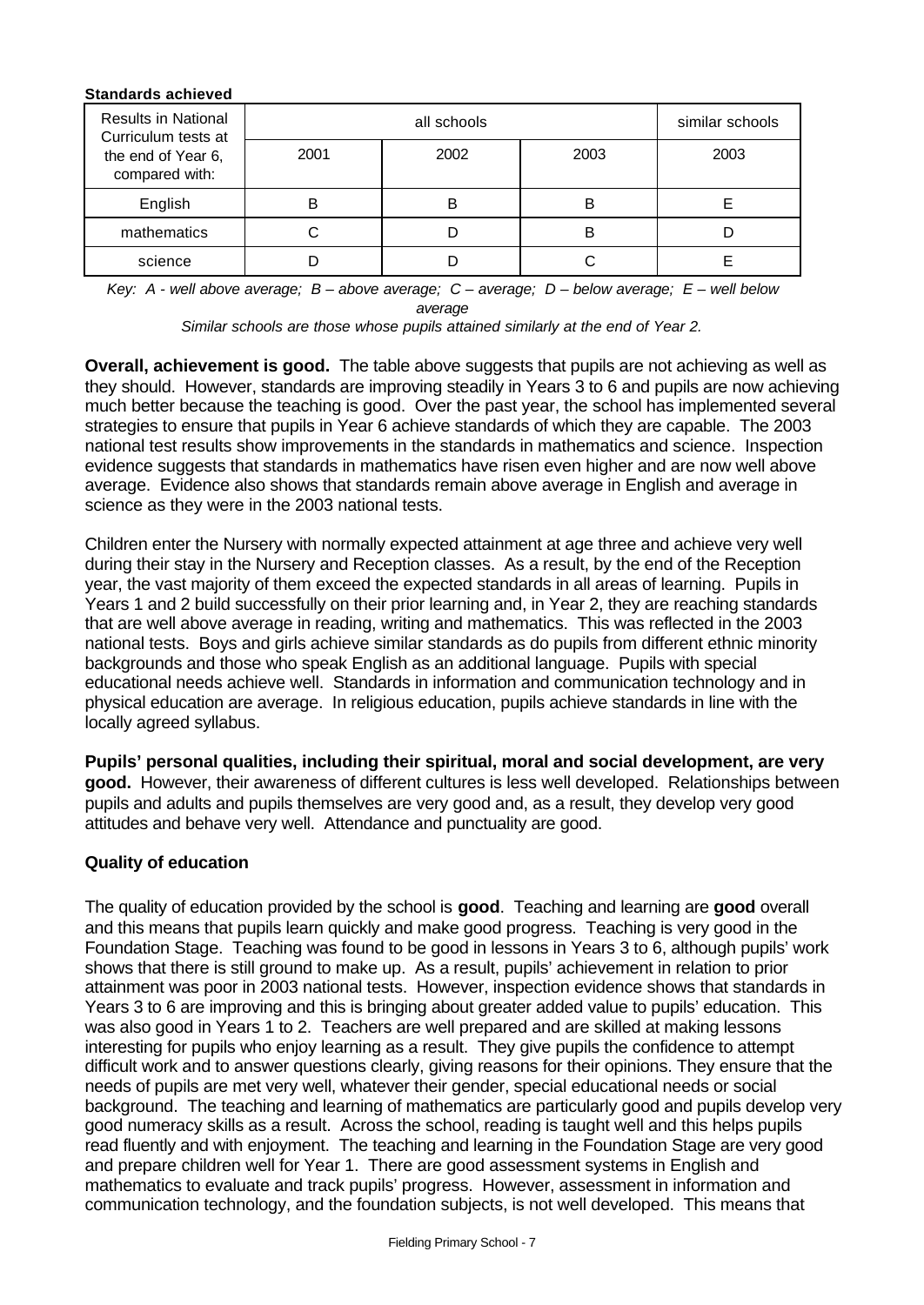pupils do not always have clear targets for improving their work. Teaching assistants are well trained. They are well aware of the learning needs of the pupils and support them effectively.

The curriculum is broad and balanced and provides a good range of activities that motivate pupils to learn. The opportunities for enrichment through extra-curricular activities are good. The school offers very good provision for its pupils' care, welfare, health and safety. Pupils are supported well. This means that they feel secure and ready to learn. The school has good links with parents, the local community and other schools and colleges.

#### **Leadership and management**

**Leadership, management and governance are good**. The headteacher provides a very clear educational direction that ensures high quality learning experiences for all pupils. She leads by example to inspire high aspirations, a sense of purpose and strong teamwork. She is supported very well by the deputy and assistant headteachers, and the governing body, in her work to improve the performance of the school. The quality of teaching and learning is monitored effectively. This has helped to overcome the challenges of high staff turnover in the past year. The governing body acts as a critical friend of the school and challenges and supports the management team effectively.

#### **Parents' and pupils' views of the school**

Parents feel that their children like and enjoy school. The majority of them are happy with the information they receive about their children's progress and believe that the school enables their children to achieve well. They are supportive of the school and assist in their children's learning. However, there is a minority of parents who feel that communication with them is not effective. The inspection team found that the school's communication system is good and it provides its parents with sufficient information about the work of the school. Pupils enjoy being at the school and believe that their ideas are valued and supported.

#### **Improvements needed**

The most important things the school should do to improve are:

- Improve and update the provision and resources for information and communication technology to ensure the effective delivery of the subject and that pupils reach standards of which they are capable.
- Develop appropriate assessment systems, as planned, in information and communication technology, and the foundation subjects, to track pupils' progress and to inform future planning in these subjects more effectively.
- **Ensure that pupils are given sufficient opportunities to develop their awareness of cultural** diversity in today's society.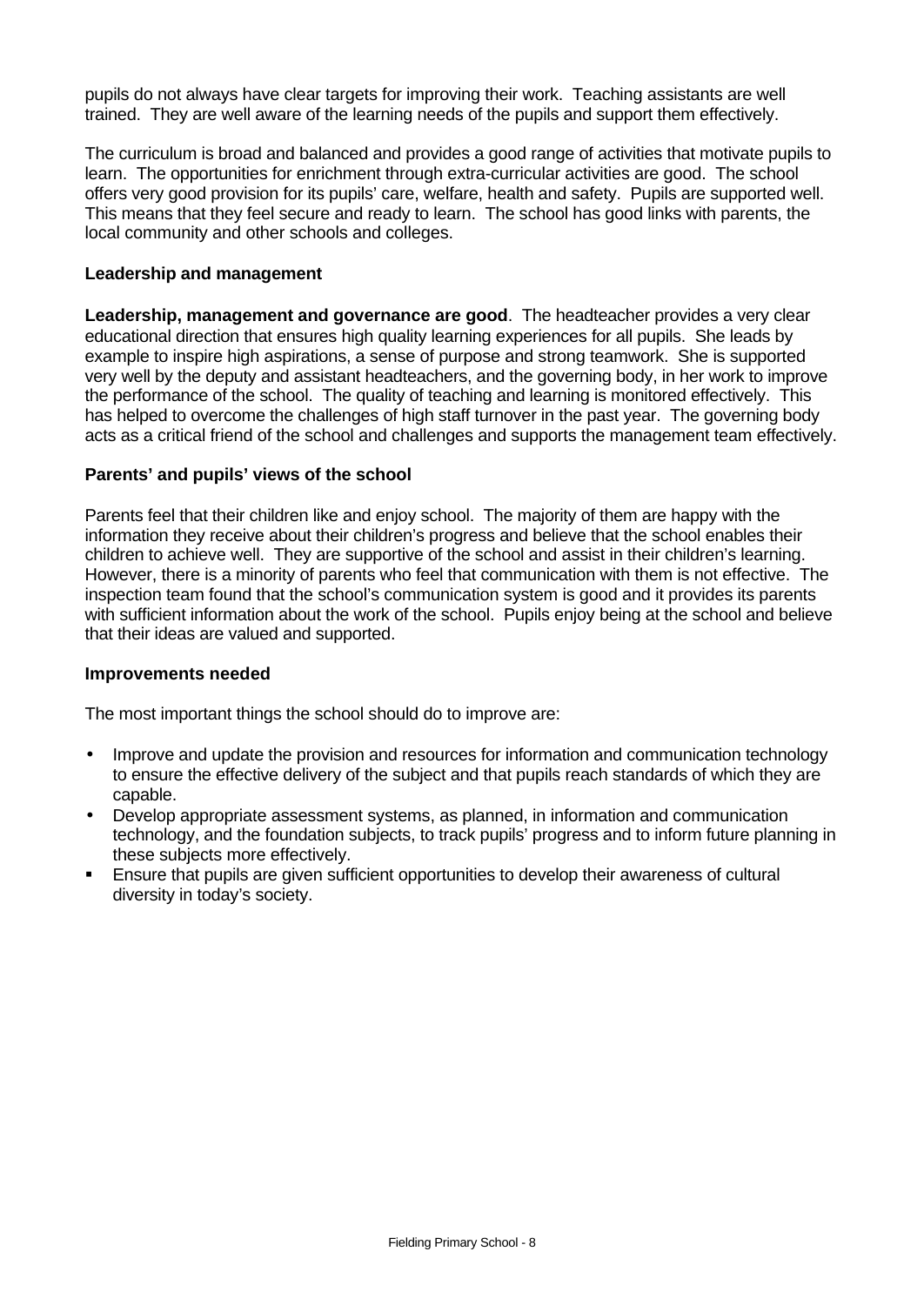# **PART B: COMMENTARY ON THE INSPECTION FINDINGS STANDARDS ACHIEVED BY PUPILS**

#### **Standards achieved in areas of learning, subjects and courses**

Standards are well above average in mathematics, above average in English and average in science by the end of Year 6. Achievement in Years 1 to 6 is good. Children in the Foundation Stage are achieving very well.

#### **Main strengths and weaknesses**

- Children in the Foundation Stage achieve very well.
- Pupils in Year 2 achieved well above average standards in the 2003 national tests in reading, writing and mathematics.
- Provision for the pupils with special educational needs is good.
- Standards have improved significantly in mathematics in Year 6 and pupils are now achieving standards that are well above average.
- Information and communications technology skills are not used sufficiently to help learning in other subjects.

#### **Commentary**

1. Pupils across the school are achieving well and standards are rising. Children enter the nursery with average levels of attainment and achieve very well during their stay in the Nursery and Reception. As a result, most of them exceed the nationally expected level in all areas of learning by the time they enter Year 1.

2. In the 2003 national tests, the pupils in Year 2 attained standards that were well above average in reading, writing and mathematics. There has been a significant improvement in writing where standards were average in 2002 national tests. Standards were broadly in line with similar schools and currently they are well above average in reading, writing and mathematics. Standards are above average in science, based on teacher assessment.

3. Over the period of 2000 to 2002, the school's Year 6 national test results showed a decline in standards and pupils were not achieving as well as they did in the national tests in Year 2. However, the 2003 national tests for Year 6 show a significant improvement in standards, especially in mathematics and science. This is due to good management, the increasing stability in staffing and good teaching. In the 2003 national tests, standards at the end of Year 6 were above average in mathematics and English and average in science. The proportion of pupils reaching the higher levels in mathematics and science was above the national average. This is a significant improvement in standards since 2002. Performance is not as good when compared with similar schools, based on attainment at the end of Year 2. However, the inspection findings show that standards in Years 3 to 6 are improving steadily, after a decline between 2000 to 2002. Overall, the rate of improvement is broadly in line with the national trend at the end of both Year 2 and Year 6.

4. Pupils are well taught and given a thorough grounding in basic skills. They build successfully on those skills as they move through the school. The literacy and numeracy strategies have been implemented successfully and are having a positive impact on pupils' achievement in these subjects. Pupils acquire a thorough knowledge and understanding of the skills they need in English, mathematics and science. Teaching builds upon these skills well, so that pupils use a variety of strategies to help them with spelling, punctuation and number calculations. Pupils' investigative skills are developing well. Good opportunities are provided for pupils to develop their speaking and listening skills. They speak fluently and use their own experiences and knowledge successfully to illustrate points they want to make. They enjoy a wide range of reading and many are able to read complex texts fluently and with understanding.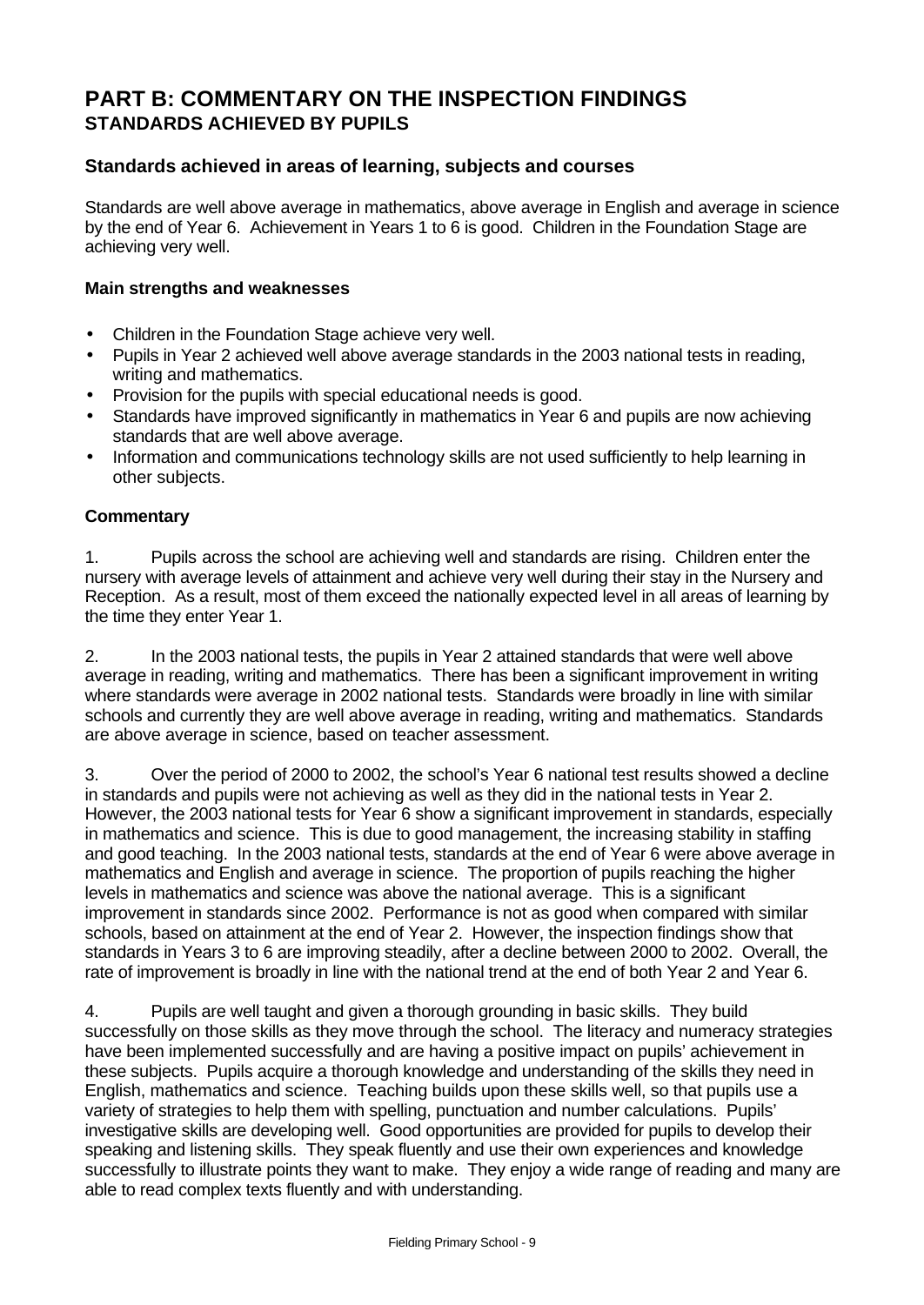5. Standards in information and communication technology are average. However, insufficient resources in this subject mean that pupils are not achieving as well as they could and their computer skills are not used effectively to enhance their learning in other subjects, such as mathematics and science. Standards are average in physical education by the end of Year 6. In religious education, pupils achieve standards in line with the locally agreed syllabus.

6. Pupils with special educational needs make good progress and achieve as well as their peers. This is because work in class is at a suitable level and pupils are very well supported by welltrained teaching assistants. Individual education plans, written by the class teachers with advice from the special needs co-ordinator, are relevant and the targets clear.

7. Pupils who are learning English as an additional language are achieving well.By the end of Year 6, they attain the standards expected of their age group. This is because of the school's effective initial assessment of these pupils on entry and the rigorous monitoring of their progress in learning English as they move up the school. Pupils from different ethnic backgrounds achieve at similar rates. Boys achieve as well as girls.

| Standards in national tests at the end of Year 2 - average point scores in 2003       |                |                  |  |  |  |  |
|---------------------------------------------------------------------------------------|----------------|------------------|--|--|--|--|
|                                                                                       |                |                  |  |  |  |  |
| Standards in:                                                                         | School results | National results |  |  |  |  |
| reading                                                                               | 18.0 (17.7)    | 15.7 (15.8)      |  |  |  |  |
| writing                                                                               | 16.5(15.1)     | 14.6 (14.4)      |  |  |  |  |
| mathematics                                                                           | 17.8 (18.0)    | 16.3 (16.5)      |  |  |  |  |
| There were 88 pupils in the year group. Figures in brackets are for the previous year |                |                  |  |  |  |  |

| Standards in national tests at the end of Year 6 - average point scores in 2003 |                                                                                                                                |                  |  |  |  |  |  |
|---------------------------------------------------------------------------------|--------------------------------------------------------------------------------------------------------------------------------|------------------|--|--|--|--|--|
|                                                                                 |                                                                                                                                |                  |  |  |  |  |  |
| Standards in:                                                                   | School results                                                                                                                 | National results |  |  |  |  |  |
| English                                                                         | 27.6 (28.0)                                                                                                                    | 26.8(27.0)       |  |  |  |  |  |
| mathematics                                                                     | 28.2.(26.2)                                                                                                                    | 26.8 (26.7)      |  |  |  |  |  |
| science<br>29.2(27.9)<br>28.6(28.3)                                             |                                                                                                                                |                  |  |  |  |  |  |
|                                                                                 | $\tau$ be a contracted as the first state of the contracted $\tau$ is the state of the first state of the contracted as $\tau$ |                  |  |  |  |  |  |

*There were 60 pupils in the year group. Figures in brackets are for the previous year*

# **Pupils' attitudes, values and other personal qualities**

Overall, pupils' behaviour, attitudes and personal qualities are very good. Pupils behave very well in and around the school and show very good attitudes to learning. Their moral and social development is very good. They develop good spiritual awareness. Their awareness of different cultures is less well developed.

#### **Main strengths and weaknesses**

- Pupils have very positive attitudes and are highly motivated.
- Pupils behave very well in and around the school.
- Relationships within the school community are very good.
- The procedures for monitoring attendance including lateness are very good.
- Provision for cultural development is not sufficiently developed.

# **Commentary**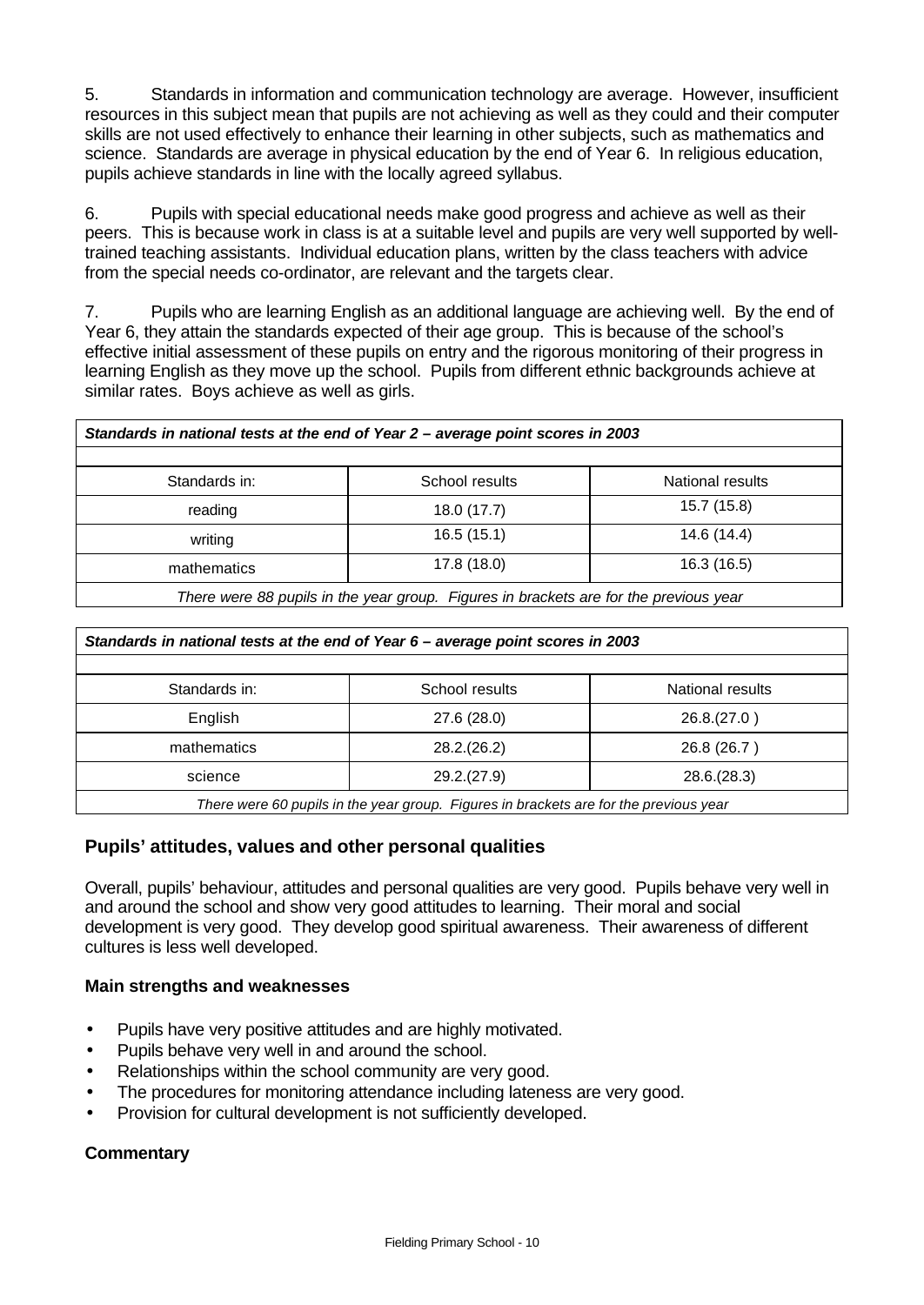8. The good behaviour and positive relationships reported at the time of the last inspection have been maintained and pupils' attitudes to learning, including the attitudes of those with special educational needs, have improved and they are now very good. Their personal development is also very good. The school has established a very good ethos and a positive climate for learning. All pupils within the community are treated equally and with respect. Pupils with special educational needs and those with English as an additional language mix well with their peers and participate fully in activities and school events. Pupils are highly motivated, keen to learn and this contributes significantly to the progress they make. Parents recognise that the school has improved the behaviour and maturity of their children.

9. Children in the Nursery and Reception classes have very good experience of the world around them and many have very good social and speaking skills. The staff develop their independence well in achieving personal tasks and hygiene routines. Children soon adjust to school procedures and make rapid progress in many aspects of learning and social development. They listen well to their teacher and enjoy all the opportunities on offer for them. They show very good attitudes and behaviour, and build very confident relationships with each other.

10. Pupils are very happy to attend school and they have very good attitudes to learning. Pupils enjoy their lessons. They want to please their teachers by listening carefully and by participating willingly in activities. They sit well for long periods of time without undue restlessness and sustain concentration well. They confidently participate in discussions and express themselves clearly, using a wide range of vocabulary. This contributes significantly to their learning and personal development. Their cultural development is satisfactory but there are limited opportunities for them to understand the nature of the culturally diverse society in which they live. For example, they enjoy art and music but opportunities are missed in these subjects to explore cultural issues. Pupils' moral and social development is very good and their spiritual development is good. They undertake routines eagerly and help the school to operate smoothly. The school council plays an active part in the development of the school environment.

11. The behaviour of the pupils is very good. Teachers have good control. Older pupils in particular show an awareness of self-discipline, which has a good influence on the few pupils whose behaviour can be challenging. Behaviour around the school is orderly and calm, particularly in assemblies. Pupils enjoy a social gathering at lunchtime. Behaviour in the playground is very good and the dedication of the midday supervisors ensures that any disagreements are quickly resolved. No incidents of bullying or racial incidents were observed during the inspection.

12. The quality of relationships is very good and a strength of the school. The relationships between the staff and pupils are consistently very good and support pupils well. Staff are very good role models and pupils value the trust, empathy and care that they are given.

13. Teachers encourage pupils to work together in pairs or groups and to listen to each other's opinions. Pupils warmly applaud the efforts of others in 'celebration assembly' or in classroom activities. Pupils form good friendships and gender and racial differences are irrelevant. Boys and girls eat and play amicably together. Pupils are welcoming and polite to visitors.

14. Pupils' personal development is very good. Children make rapid strides in personal development in the Nursery and Reception classes and this is maintained throughout the school. There are residential trips and pupils benefit from the experience they receive. Staff concentrate on building pupils' self-esteem within a secure and caring community. They consistently try to raise pupils' confidence and maturity through a developing personal, health and social education programme and good assemblies. Pupils are made aware of health and safety so that they can react safely in the school and the outside world. They take responsibilities and carry them out well. Activities for the school council ensure that they work independently and responsibly. Pupils are gaining good awareness of people less fortunate than themselves through charity work.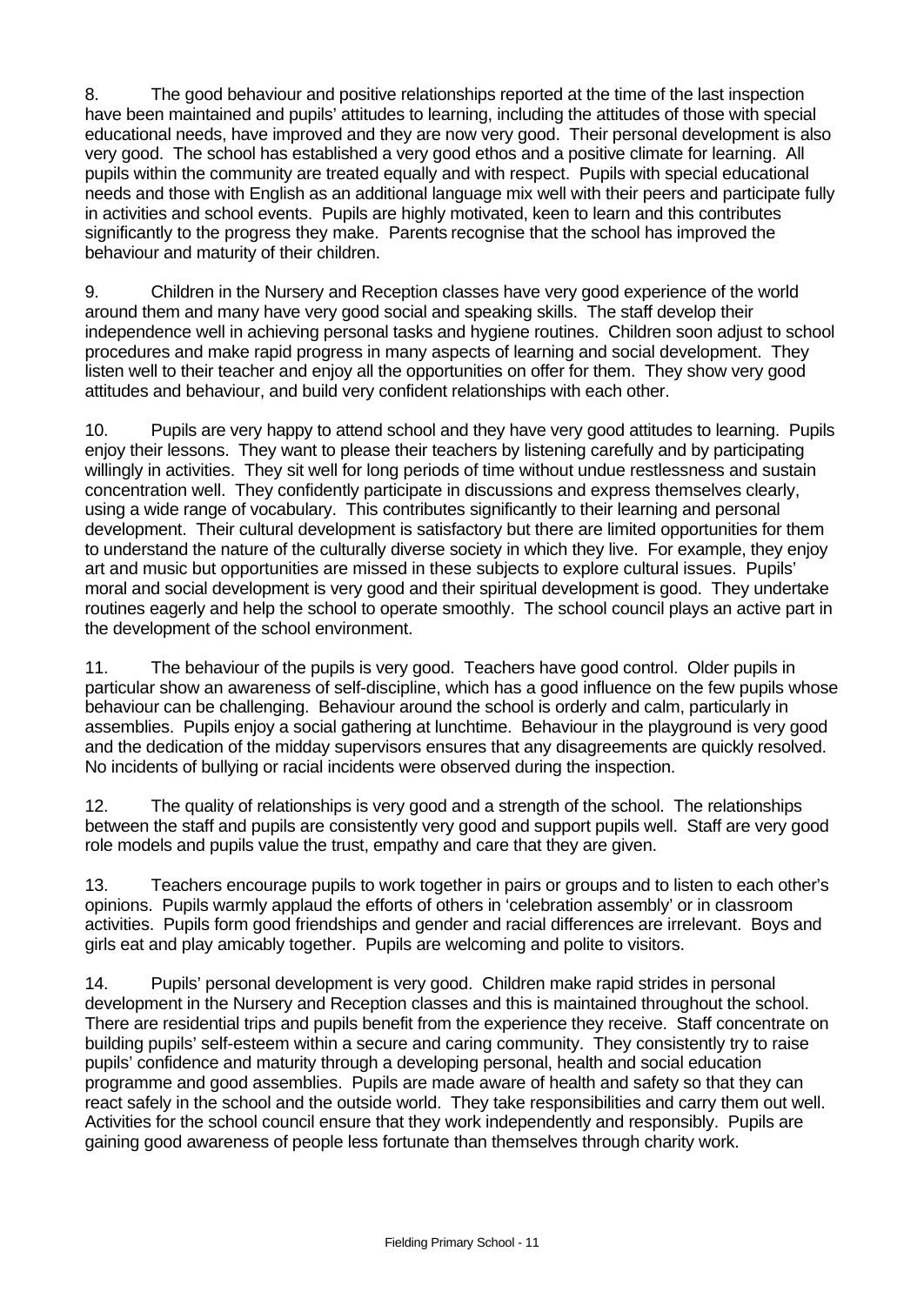#### **Attendance**

#### *Attendance in the latest complete reporting year (95.3%)*

| Authorised absence |     | Unauthorised absence |               |     |  |
|--------------------|-----|----------------------|---------------|-----|--|
| School data        | 4.6 |                      | School data   |     |  |
| National data      | 5.4 |                      | National data | 0.4 |  |

| Unauthorised absence |     |  |  |  |
|----------------------|-----|--|--|--|
| School data          | 0 1 |  |  |  |
| National data        | በ 4 |  |  |  |

*The table gives the percentage of half days (sessions) missed through absence for the latest complete reporting year.*

15. Attendance and punctuality are good. The headteacher is the responsible person for attendance. The school has good procedures to monitor pupils' absences and parents usually cooperate well by contacting the school when their child is absent. The educational welfare service offers good support to the school Pupils and parents say pupils enjoy coming to school. There have been no exclusions in the current year.

#### **Exclusions**

| Categories used in the Annual School Census         | No of pupils<br>on roll | Number of<br>fixed period<br>exclusions | Number of<br>permanent<br>exclusions |
|-----------------------------------------------------|-------------------------|-----------------------------------------|--------------------------------------|
| White - British                                     | 284                     | 1                                       | $\Omega$                             |
| White - Irish                                       | 4                       | $\Omega$                                | $\Omega$                             |
| White - any other White background                  | 42                      | 0                                       | 0                                    |
| Mixed - White and Black Caribbean                   | 14                      | 1                                       | $\Omega$                             |
| Mixed – White and Black African                     | 3                       | $\Omega$                                | 0                                    |
| Mixed - White and Asian                             | 13                      | $\Omega$                                | 0                                    |
| Mixed - any other mixed background                  | $\overline{2}$          | $\Omega$                                | $\Omega$                             |
| Asian or Asian British - Indian                     | 41                      | $\Omega$                                | $\Omega$                             |
| Asian or Asian British - Pakistani                  | 8                       | $\Omega$                                | $\Omega$                             |
| Asian or Asian British - Bangladeshi                | 1                       | $\Omega$                                | $\Omega$                             |
| Asian or Asian British - any other Asian background | 10                      | $\Omega$                                | $\Omega$                             |
| Black or Black British - Caribbean                  | $\overline{7}$          | 2                                       | $\Omega$                             |
| Black or Black British - African                    | 2                       | $\Omega$                                | $\Omega$                             |
| Black or Black British - any other Black background | 11                      | $\Omega$                                | $\Omega$                             |
| Chinese                                             | 10                      | $\Omega$                                | $\Omega$                             |
| Any other ethnic group                              | 10                      | 0                                       | 0                                    |

*The table gives the number of exclusions, which may be different from the number of pupils excluded.*

# **QUALITY OF EDUCATION PROVIDED BY THE SCHOOL**

The school provides a good quality education for its pupils. The curriculum and the quality of teaching are good. There are very good opportunities to enrich pupils' learning through a wide range

#### *Ethnic background of pupils Exclusions in the last school year*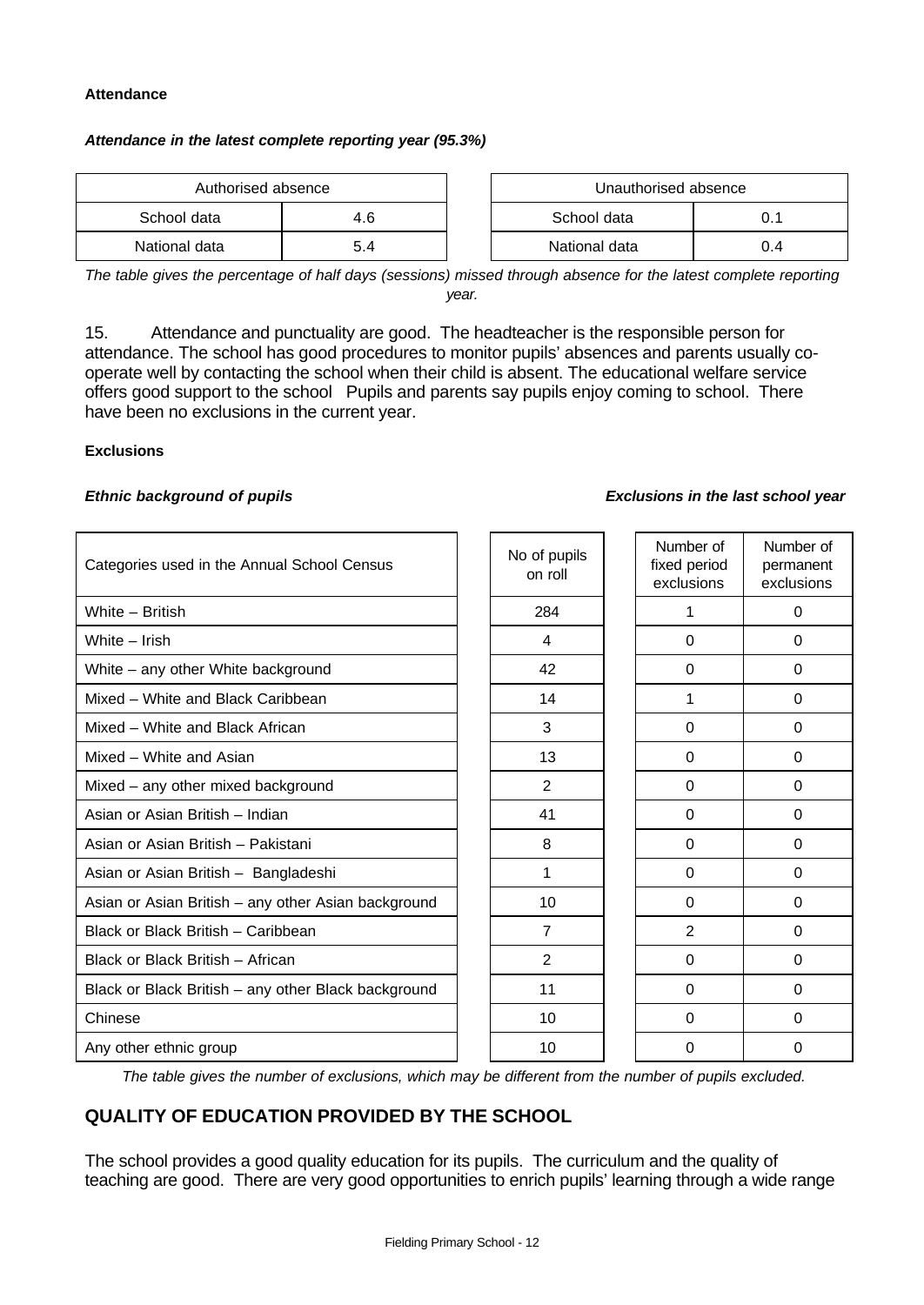of extra-curricular activities. The guidance and support of pupils are good. The partnership with parents and the links with the community are good.

#### **Teaching and learning**

The quality of teaching and learning is good. The assessment of pupils' work is satisfactory overall but it is not sufficiently developed in information and communication technology and foundation subjects. Teaching is particularly good in English and mathematics.

#### **Main strengths and weaknesses**

- The teaching and learning in the Nursery and Reception classes is very good.
- Lessons are planned well by teachers in each year group working closely together.
- Teachers have very good relationships with their pupils.
- Pupils with special educational needs are well supported in class.
- Pupils who speak English as an additional language are supported well.
- Teachers have high expectations of their pupils and manage them very well.
- Information and communication technology skills are not used sufficiently to aid learning.
- Assessment procedures are good in English and mathematics and satisfactory in science but not well developed in other subjects.

#### **Commentary**

#### *Summary of teaching observed during the inspection in 73 lessons*

| Excellent | Very good | Good    | Satisfactory | Unsatisfactory | Poor | Very Poor |
|-----------|-----------|---------|--------------|----------------|------|-----------|
| $1(1\%)$  | 20(28%)   | 38(52%) | 14(19%)      |                |      |           |

*The table gives the number of lessons observed in each of the seven categories used to make judgements about lessons; figures in brackets show percentages where 30 or more lessons are seen.*

16. The quality of teaching and learning is good overall. As a result, pupils across the school achieve well and standards are rising in Years 3 to 6. The quality of teaching has been maintained since the last inspection but the proportion of good and very good teaching is higher now. There has been a high turnover of teaching staff in the past two years. However, effective support from senior managers for the staff new to the school means that the disruption to pupils' learning is kept to a minimum. The whole ethos of the school promotes high achievement, and pupils rise to the many challenges presented to them with enthusiasm and great effort. They are proud of their work and are eager to learn more and do well.

17. Children enter the nursery with attainment generally in line with that expected nationally for their age. The high quality teaching in the Nursery and Reception classes ensures that children make very good progress during their time in the Foundation Stage. As a result, by the time they enter Year 1, the vast majority of them exceed the expected standards in all areas of learning. Teachers are very knowledgeable about the needs of young children and how they learn best. Children's knowledge and understanding, as well as their ability to make choices for themselves and to work independently, are developing very well.

18. Teachers have high expectations of their pupils' work and ensure that pupils present their work in neat, well formed and legible handwriting. They guide and support pupils very well to develop good independent learning skills. This was evident in the very effective presentation, by Year 5 in an assembly to the whole school and parents, of their work from the residential trip.

19. Teachers manage their pupils very effectively. There is a calm and purposeful working atmosphere in all lessons where pupils are able to concentrate and learn without interruption.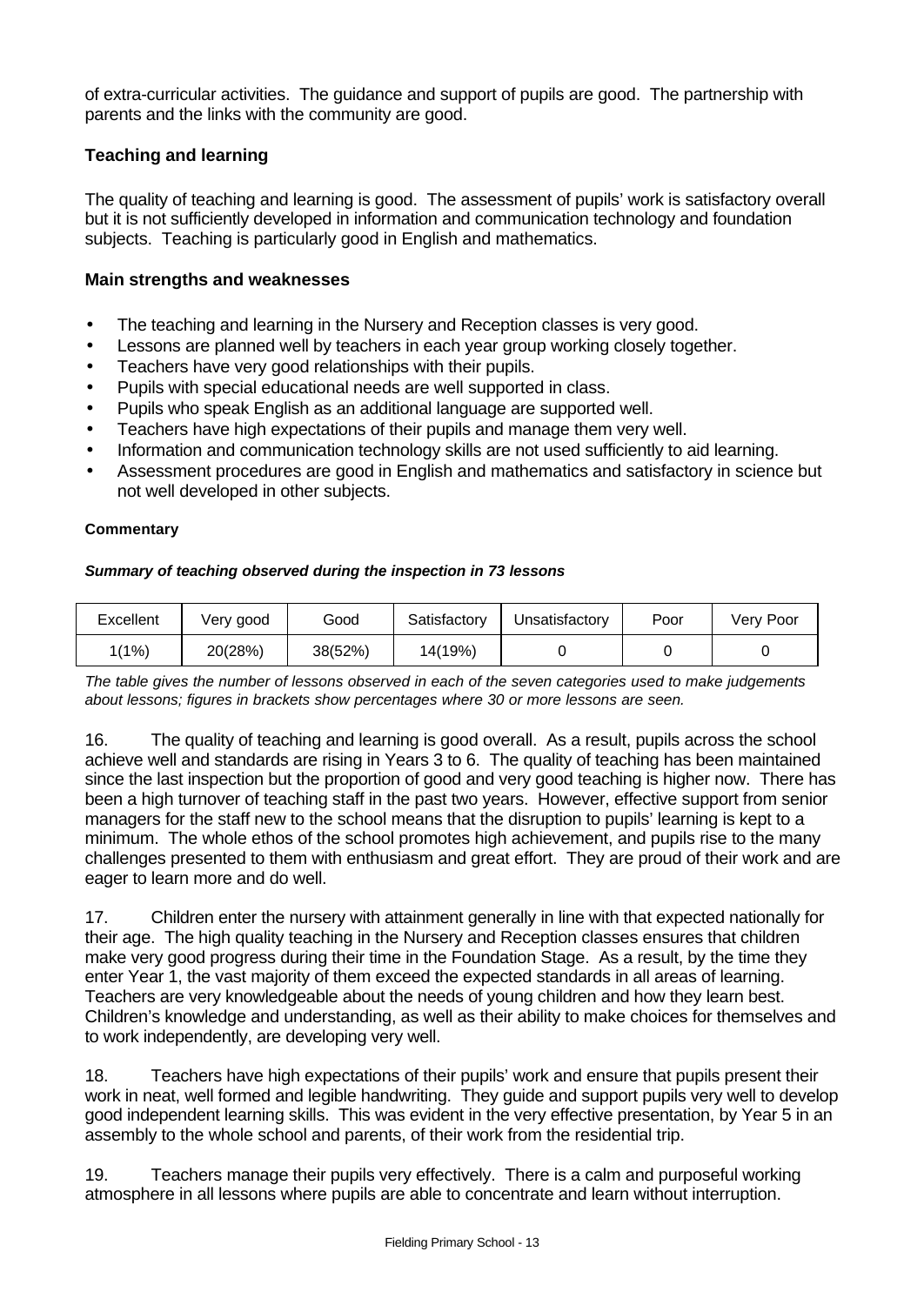Teachers have very supportive and trusting relationships with their pupils. This helps pupils grow in confidence and take full part in class discussions. Teachers have good subject knowledge. They explain new ideas and concepts clearly in lessons and enable pupils to learn new skills and acquire new knowledge at a good rate.

20. Lessons are planned well to provide all pupils with work closely matched to their learning needs. Planning takes full account of the needs of pupils with special educational needs and those who speak English as an additional language. Higher attaining pupils are challenged with appropriate additional work and pupils from minority ethnic groups take a full part in lessons. Pupils respond well to the challenge and are proud of their achievements. Planning is done in year groups, which gives teachers the opportunity to support each other and share ideas. However, pupils have limited opportunities to use their computer skills to support their learning in other subjects, such as mathematics and science.

21. Teachers give good support in class to those pupils who have special educational needs. Pupils are well integrated and supported well by skilled teaching assistants. They work closely with teachers to plan lessons and are fully briefed about their role in class. This ensures that these pupils make the same rate of progress as their peers.

22. Pupils at the early stages of learning English are supported well both in class and in small groups. They are assessed effectively and regularly and the information is used efficiently to plan and chart pupils' progress in lessons and over time. They are well integrated in their classes. When supported in small groups, they work on the same work as their peers but with very good individual support from the co-ordinator for English as an additional language.

23. Assessment procedures in English and mathematics are good and are being used effectively to help teachers plan future work at an appropriate level. In information and communication technology there is little assessment information to track pupils' progress effectively. Assessment is similarly underdeveloped in the foundation subjects. The school has well founded plans to improve its assessment procedures. The analysis of national test data is used well to identify areas of learning that are strengths or are in need of further development.

# **The curriculum**

The curriculum provision across the school is good. It is enhanced well by a range of extracurricular activities.

# **Main strengths and weaknesses**

- Pupils are motivated to learn by a rich curriculum both within lessons and beyond.
- Good equality of opportunity ensures all pupils benefit from what the school provides.
- The quality of provision in mathematics is good.
- Provision for pupils with special educational needs is good.
- Teaching assistants are used well to support pupils.

# **Commentary**

24. Across the school, the curriculum is imaginative and this helps to promote good achievement and personal development. All statutory requirements are met. This is an improvement since the last inspection when there were inadequate opportunities for the collective act of worship. The school has recently introduced new schemes of work and these are well designed to match with the children's needs. Pupils are engaged in a wide range of activities including practical investigations, problem solving, discussion, writing, reading, art, music and sports. Teachers emphasise children's personal development. Trips outside the school are used very effectively to extend children's experiences. For example, just before the inspection, one group of Year 5 pupils were taken to a residential study centre to undertake outdoor pursuits including canoeing, abseiling and raft building.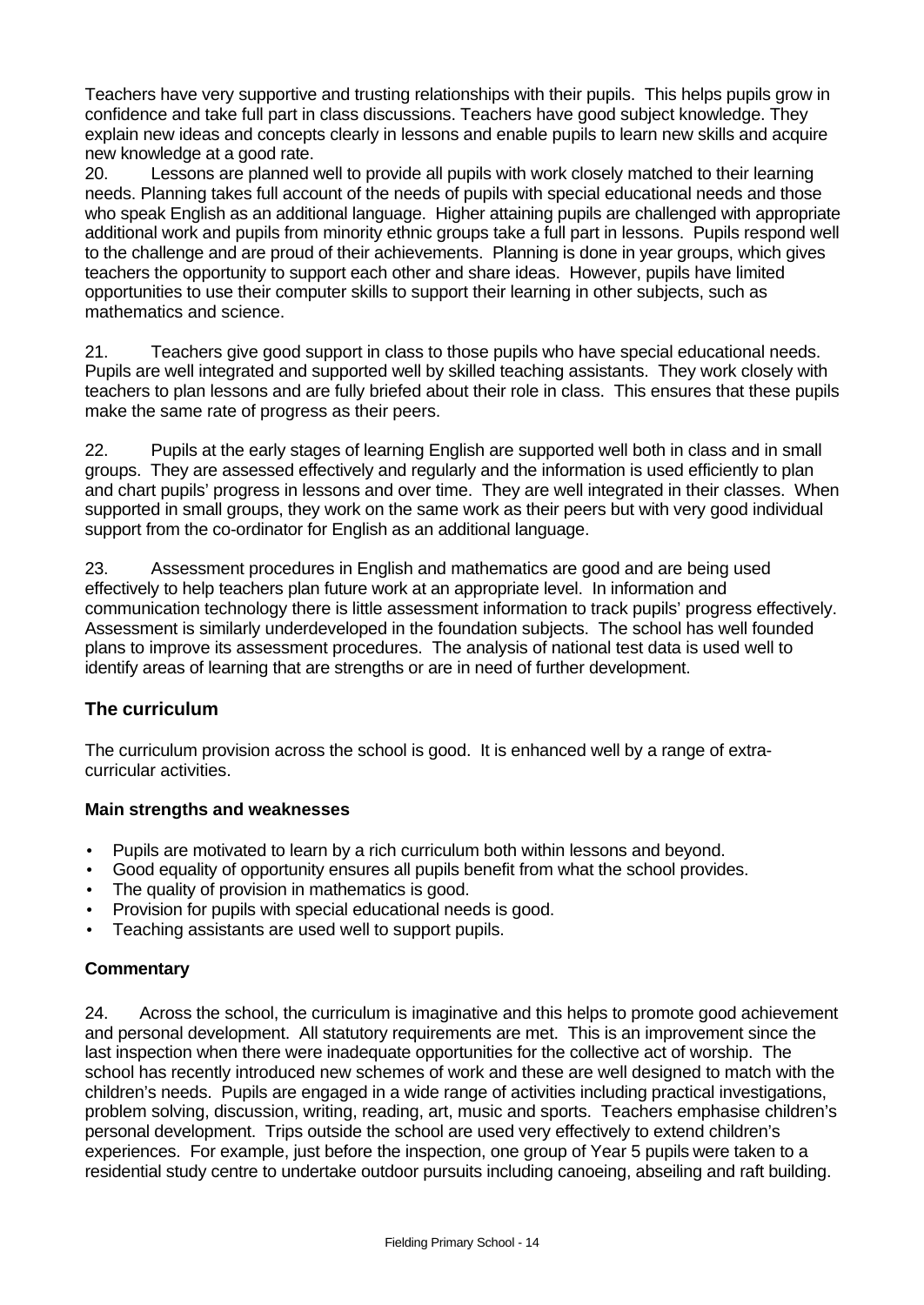25. In the Foundation Stage, the curriculum is very good. It is planned to meet the needs of all children, including those with English as an additional language or with special educational needs. It provides a wide range of activities that enthuse and motivate children to learn. There is good indoor and outdoor provision for children and further improvements are planned for outdoors. The teachers and non teaching staff are well qualified and there is a good ratio of adults to children. The accommodation consists of good quality self contained units with access to pleasant and safe outdoor learning areas. There is a good range of learning resources, including good quality books and equipment, which support children's learning very well.

26. Following the introduction of new schemes of work, the curriculum is planned thoroughly. Although not yet due for review, some need further adjustment to fit with the school's needs, such as an information and communication technology scheme; teachers are aware of this. Teachers know the pupils well and prepare work to meet individual needs. There is an effective programme of personal, social, health and citizenship education in place.

27. Pupils are prepared well for the next stage of their education. Although they transfer to a number of secondary schools, they are well supported in their choices. The programmes of work help pupils to develop their knowledge, skills and understanding across the school. This ensures that they are ready to cope with the demands of secondary school.

28. The school provides a good programme of extra-curricular activities for its pupils outside the school day and this enhances their learning experiences well. These include opportunities to participate in sports, art clubs, an orchestra and a choir. Teachers take an active role in these clubs. Plans are in hand for a breakfast club in the near future. There is an after-school club available on another site. Discussions are being held with the intention to integrate this more closely with the school.

29. The school is provided appropriately with teaching staff, many of whom have been recently appointed. The teachers have suitable qualifications and a range of expertise to meet the needs of the curriculum well. They are offered training to further develop their needs and skills. Teaching assistants are well trained and contribute well to the work of the school, both in lessons and beyond.

30. The school's accommodation is satisfactory. It is spacious, light and much is well decorated internally. It has from two well laid out library areas and two large halls in addition to a dining hall. At the time of the inspection, some areas were suffering from leaking roofs and blocked drains, which caused some difficulties. The outside accommodation is good, with two playgrounds, a wild area and a grassed playing field. There are plans and a budget to further develop the use of these.

# **Care, guidance and support**

The school provides a safe environment and cares for its pupils very well. Support, advice and guidance are good and pupils are well involved in the school's work and development.

# **Main strengths and weaknesses**

- Child protection procedures and pastoral records are very well developed.
- Support and quidance is well provided in mathematics and English.
- Arrangements for induction for new pupils and the transfer to Year 1 are very good.
- Support and guidance in other subjects of the curriculum are being developed.

# **Commentary**

31. The school's procedures for ensuring that pupils learn in a healthy and safe environment are very good; this is an improvement since the last inspection. The medical room is well resourced and very good use is made of qualified staff. Equipment is checked regularly and procedures are fully in place to promote safe practice throughout the school.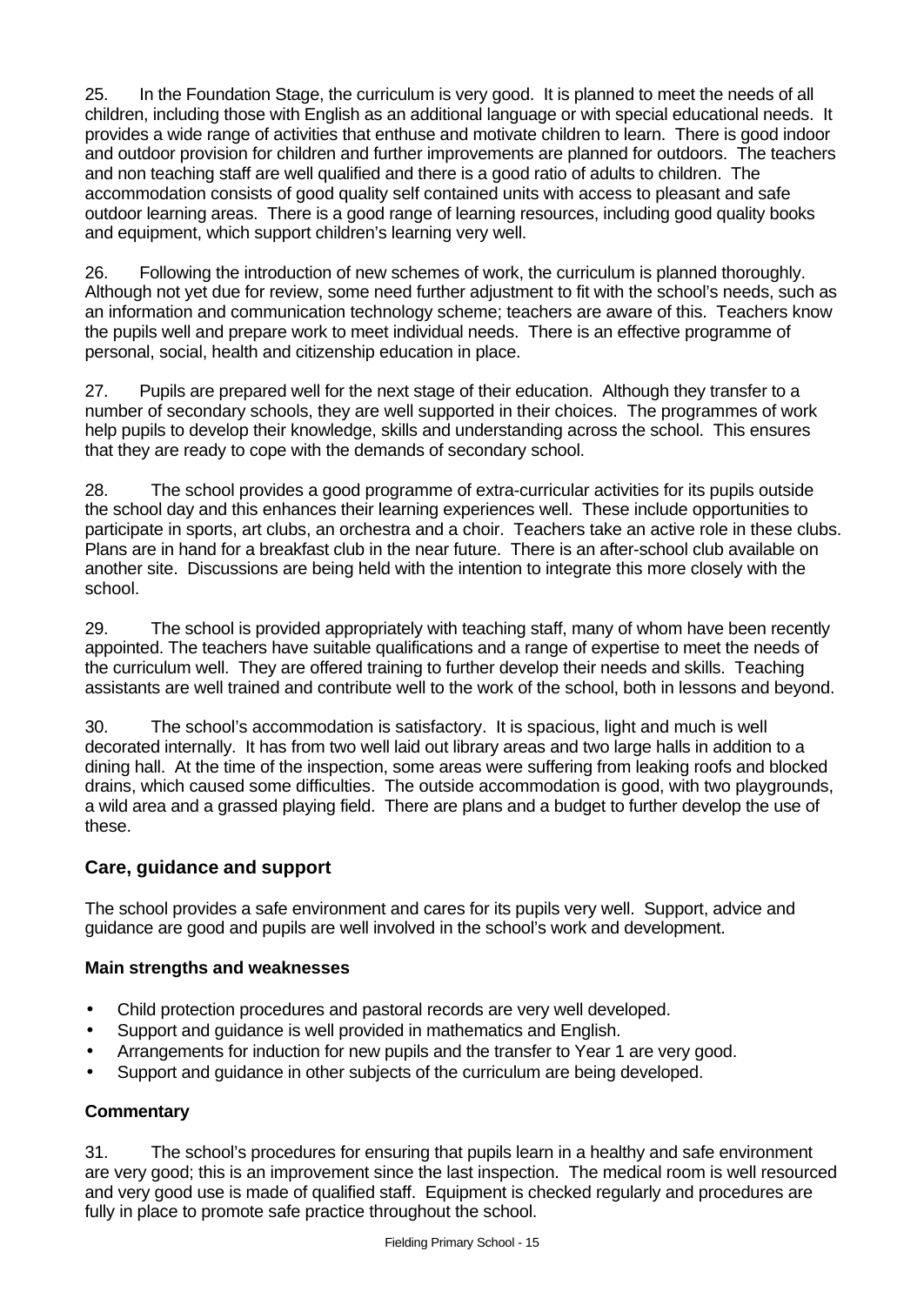32. There are very effective child protection procedures that meet statutory requirements. The deputy headteacher is the responsible officer. The agreed policy is well known to all staff; they have received training and there are good working relationships with all relevant support agencies. Effective pastoral records are kept for each child. The school exercises its responsibilities with vigilance and care.

33. Pupils are involved in the life of the school and their views are sought through the recently established school council. School councillors are proud of their role and work hard to involve all pupils in seeking their views and making decisions. The school encourages pupils to develop a sense of responsibility and this contributes well to their personal development.

34. All lessons have learning intentions and in final sessions pupils have the opportunity to evaluate what has been achieved and how to progress. They all have targets for literacy and mathematics and this is having a positive impact on pupils' learning. Detailed procedures are in place to assess pupils' progress in English and mathematics. These are at an early stage of development in information and communication technology and the foundation subjects.

35. Staff in the Foundation Stage work hard to prepare children for the Nursery and Reception and involve parents successfully at every stage. Procedures for transfer to Year 1 are also well established. Pupils at an early stage of English language acquisition receive good support and guidance in their academic and personal development. Pupils with special educational needs also receive good support.

# **Partnership with parents, other schools and the community**

The school has worked hard to strengthen the relationship with parents and works in good partnership with them. Parents receive good quality information about the work of the school and this helps parents to understand and support their children's learning. The links with the community and with other schools are good and broaden the school's curriculum.

#### **Main strengths and weaknesses**

- The newsletters and the notice boards provide very good information about the school's work. A copy of the curriculum is posted on notice boards around the school.
- Teachers including the headteacher are on hand at the start and end of the school day.
- There are good structures with regards to parents' access into the school.
- The Parents', Teachers', Friends' Association is a hard working group of parents and they support the school's work well.
- The home school diary especially for the Nursery and Reception is well used by parents and school.

# **Commentary**

36. The last inspection report indicated that parents were pleased with all aspects of the school and feels very welcome in the school and the staff room. The partnership with parents is now well structured; it allows staff to keep a friendly but firm partnership with parents. Parents are asked to see teachers after school. However, if the matter is urgent a member of the senior management team will attend to their needs. The headteacher appreciates that some parents are unhappy about the new structures but sees the new systems as an improvement that will benefit the children.

37. The majority of parents support the school well, whilst a minority of parents feel that the school's communication system is not effective enough. However, the evidence from the meeting held with parents before the inspection and from the questionnaires suggests that communication is now good. On the other hand, the newsletters, the school brochure and the governors report to parents could be more visually attractive and reader-friendly.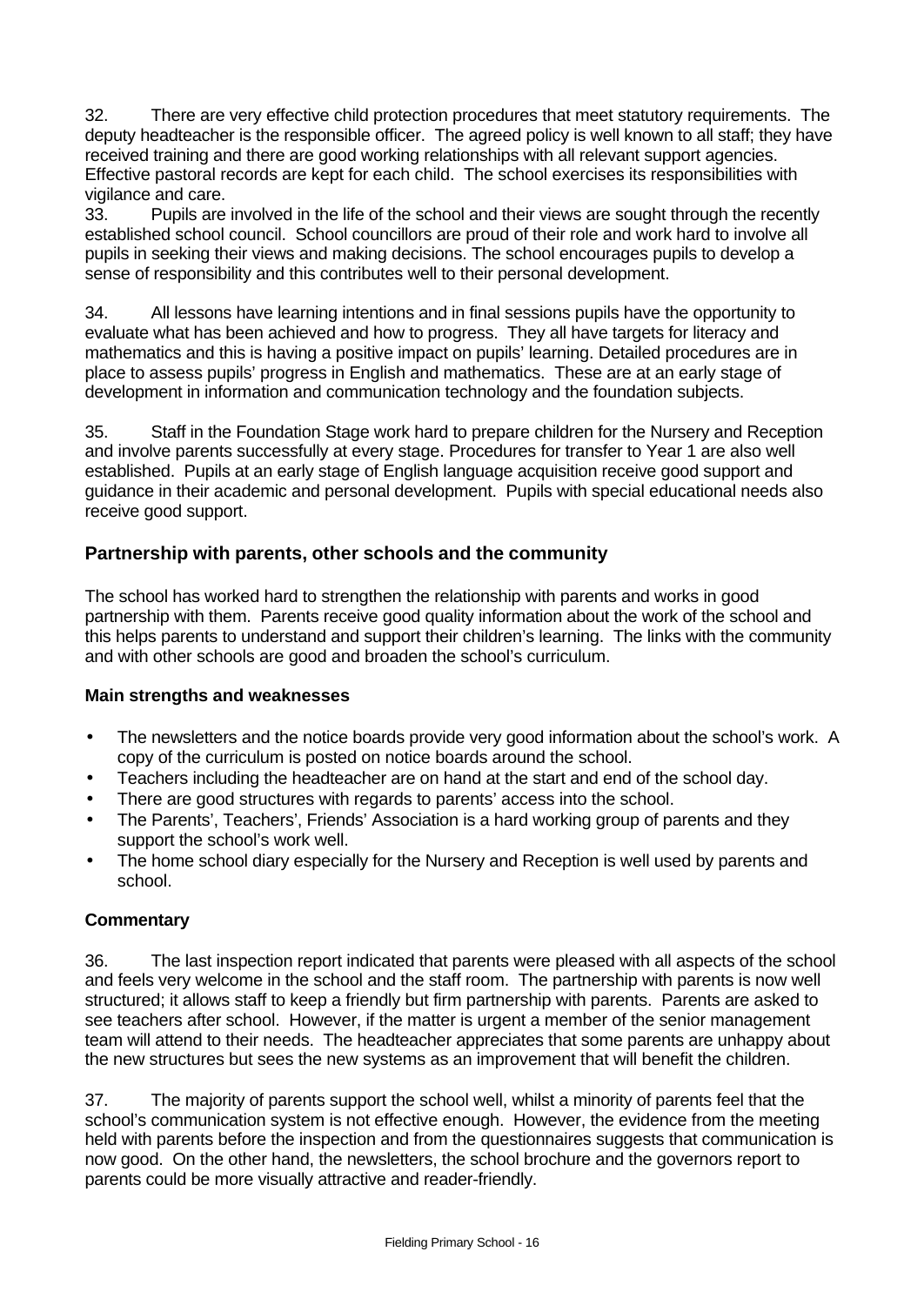38. The effectiveness of the school's link with parents is good. Despite the few parents who are dissatisfied with the new routines introduced, the aims of the school generally indicate that the school wants to encourage parental involvement in their child's learning. The headteacher has established links with a majority of parents, but recognises that there is a significant minority of parents who are "hard to get". At the end of the day, the headteacher and staff frequently talk to parents, although this is outside the school building. Parents are frequently invited into school for informal discussions. The newly designed reception offers very good facilities for parents to come in and talk with staff. Experienced support staff have considerable knowledge of some families and this helps to break down barriers to communication. Funds raised by parents are put towards projects like the facelift for the playground that is in urgent need of repair.

39. The educational partnership with parents is good. Parents have signed a home-school agreement and in the main the great majority of parents comply by ensuring that their children attend school regularly and on time. The school uses the home-school diaries well to inform parents of homework and to act as a dialogue with parents as and when necessary, this is used very well in the Nursery and Reception. Open evenings are well attended and the vast majority of parents are satisfied in the way this is organised. There is good collaboration with parents of pupils with special educational needs or with English as an additional language. Parents of pupils with special needs are invited to review meetings. They are consulted regularly to ensure that all aspects of the support are used to help these pupils gain maximum benefit from all they do at school.

40. Relationships with the community are good. The nearby church and the community centre have very good links with the school, and the community uses the school field for football. The school uses the church for various activities and the church's youth workers attend and take school assemblies weekly. There are good links with local secondary schools and all pupils benefit from what is on offer. Transfers are well organised.

# **LEADERSHIP AND MANAGEMENT**

Leadership and management are good. Leadership by the headteacher is very good. Management systems are effective and efficient. Governance is good.

# **Main strengths and weaknesses**

- The headteacher is a very effective leader who guides her staff well.
- Senior staff are good role models for pupils and other staff to follow.
- Good management structures are in place. Many are new and are already having a positive impact on standards and achievement.
- There is a very strong commitment to include all pupils in all aspects of the school life.
- The governing body has a clear understanding of the school's strengths and weaknesses and challenges the management team appropriately to ensure school improvement.

# **Commentary**

41. The headteacher guides the school's work very strongly. She has built up a particularly good team spirit in the school that includes all who work there. The very good relationships between staff are a key factor in moving the school forward. Senior staff also provide good leadership and are fully committed to raising standards and achievement. They aim for improvement, not just in academic standards, but in the personal development of pupils as well. Senior staff are very good role models for staff and pupils alike as they show great respect for the views of others and are consistently diligent in their work. They create effective teams that work together closely with a strong sense of purpose. This is particularly strong in the Foundation Stage where the managers have created a very cohesive unit through very effective teamwork.

42. Management is of a good quality. Many new systems have been put in place to monitor and analyse all aspects of the school's work. Strategic planning is effective. For example, the three-year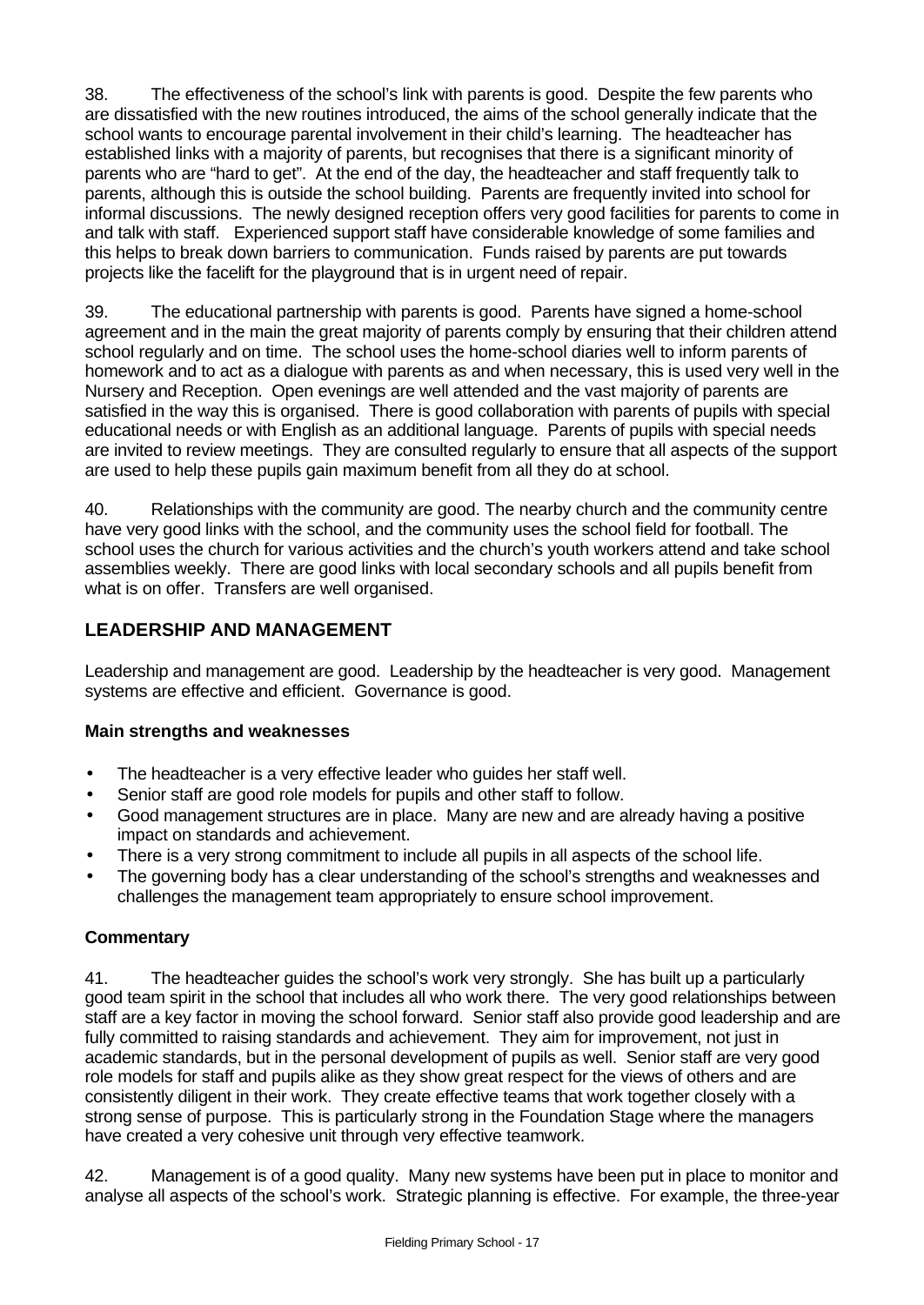development programme, starting with mathematics and moving on to writing, science and information technology has already shown good results with standards in mathematics rising. This programme consists of putting into place the initiatives to drive improvement in the first year. The second year is used to firmly embed the changes and the third year to evaluate their effectiveness. Sensibly, the school has not tried to address all the areas at once and by staggering the programme is gaining maximum benefit without overloading the staff with too many new initiatives at the same time.

43. The school is fully committed to including all pupils in its success. All members of the school community are highly valued and respected and are encouraged to become involved in all school activities. The headteacher and her staff take a keen interest in the welfare and progress of all pupils. Through careful monitoring they ensure that all pupils have an equal opportunity to benefit from the many educational and social events planned. Pupils with special educational needs take a full part in school life because adults plan carefully to include them in activities.

44. Governors are very involved with all aspects of the school. They evaluate and monitor information from the headteacher and staff, from whom they receive verbal and written reports, for example about curriculum areas. Through such close links they are able to assess the impact of any new initiatives and judge the effectiveness of their spending. They have a good grasp of the strengths of the school and plan thoroughly to address weaknesses through the school improvement plan. For instance, the maintaining of standards in Year 3 and the provision for information and communication technology have been areas for improvement this year. Their regular evaluations of all aspects of school life enable them to provide challenge to the headteacher and senior staff in particular and to all staff generally.

45. The school's improvement plan outlines the main areas for development and is regularly evaluated and reviewed. It is matched to available funding and clearly outlines success criteria and responsibilities. There is a strong focus on improving the provision and raising standards. This is a good improvement since the previous inspection when the plan was not linked to financial planning. Professional development of staff, performance management and appraisal are all in place and the school gives good support to newly appointed and newly qualified teachers.

# **Financial information**

#### *Financial information for the year April 2003 to March 2004*

| Income and expenditure $(E)$ |           |  | Balances (£)                   |
|------------------------------|-----------|--|--------------------------------|
| Total income                 | 1,488,610 |  | Balance from previous year     |
| Total expenditure            | 1,463,597 |  | Balance carried forward to the |
| Expenditure per pupil        | 2.415     |  |                                |

| Income and expenditure $(E)$ |           | Balances (£)                         |         |
|------------------------------|-----------|--------------------------------------|---------|
| Total income                 | 1,488,610 | 76.024<br>Balance from previous year |         |
| Total expenditure            | 1,463,597 | Balance carried forward to the next  | 101,037 |

46. Financial management is secure. The funds carried forward, although quite high, are earmarked for improvements to the provision for information and communication technology.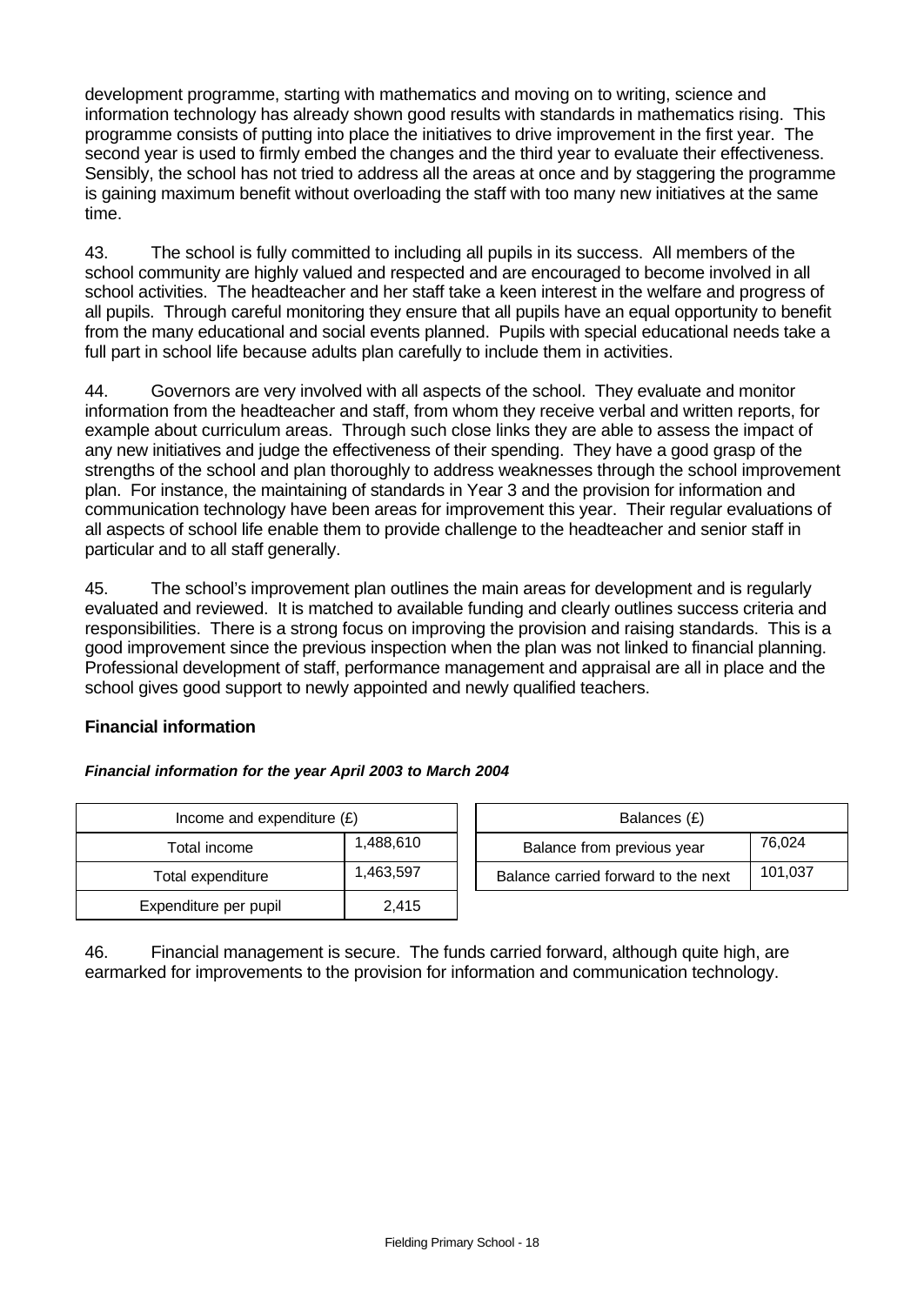# **PART C: THE QUALITY OF EDUCATION IN AREAS OF LEARNING, SUBJECTS AND COURSES**

# **AREAS OF LEARNING IN THE FOUNDATION STAGE**

The provision for children in the Nursery and Reception class is **very good.** Most children enter the nursery with standards of attainment that meet expectations for their age in all aspects of their development. They achieve very well because the teachers and support staff work very closely together to identify, support and develop individual needs. The provision for children with special educational needs is very good and they achieve at a similar rate to their classmates. There is a good balance across each area of learning that gives children interesting and stimulating work. It ensures that the children who speak English as an additional language quickly learn to communicate with adults and other children. The quality of teaching is very good and this makes a very positive contribution to children's learning and achievement. It has many very good features. These include the very good level of teamwork, very positive relationships, high expectations of children's achievement and thorough assessment of children's achievement. Strong leadership and management have created a cohesive Foundation Stage unit that gives a clear picture of children's development. Improvement since the previous inspection is good.

# **PERSONAL, SOCIAL AND EMOTIONAL DEVELOPMENT**

Provision in personal, social and emotional development is **very good.**

# **Main strengths and weaknesses**

- Children achieve very well because the very strong teamwork encourages them to be responsible for their own actions from entry to the nursery.
- Very good use of assessment ensures that the vast majority of children exceed the early. learning goals by the time they leave the Reception year.

# **Commentary**

47. Adults throughout the Foundation Stage set clear standards of behaviour and ensure the children know them. This gives children a secure base for developing the ability to take responsibility for their own actions. Children in the Nursery and Reception classes respond very well to adults and work quietly and calmly. Nursery children quickly learn to work harmoniously with each other and are happy to share their work with adults. The very good teamwork ensures they become independent and take responsibility for tidying up after themselves. Children in the Reception classes understand and appreciate the needs of others within the group. For example, they help each other and share equipment cheerfully. Throughout the Foundation Stage children show much interest in what they are doing, concentrate very well and are eager to learn. This is because all adults consistently praise the children and encourage them to take pride in their achievements. As a result, children increase their self-confidence in what they can achieve. Very good relationships promote trust and enable children to ask for help when they need it. All adults treat each other with respect and extend this to the children. This makes a strong contribution to children's developing awareness and understanding of social skills. Most children in the Reception Year already exceed the expectations of the early learning goals.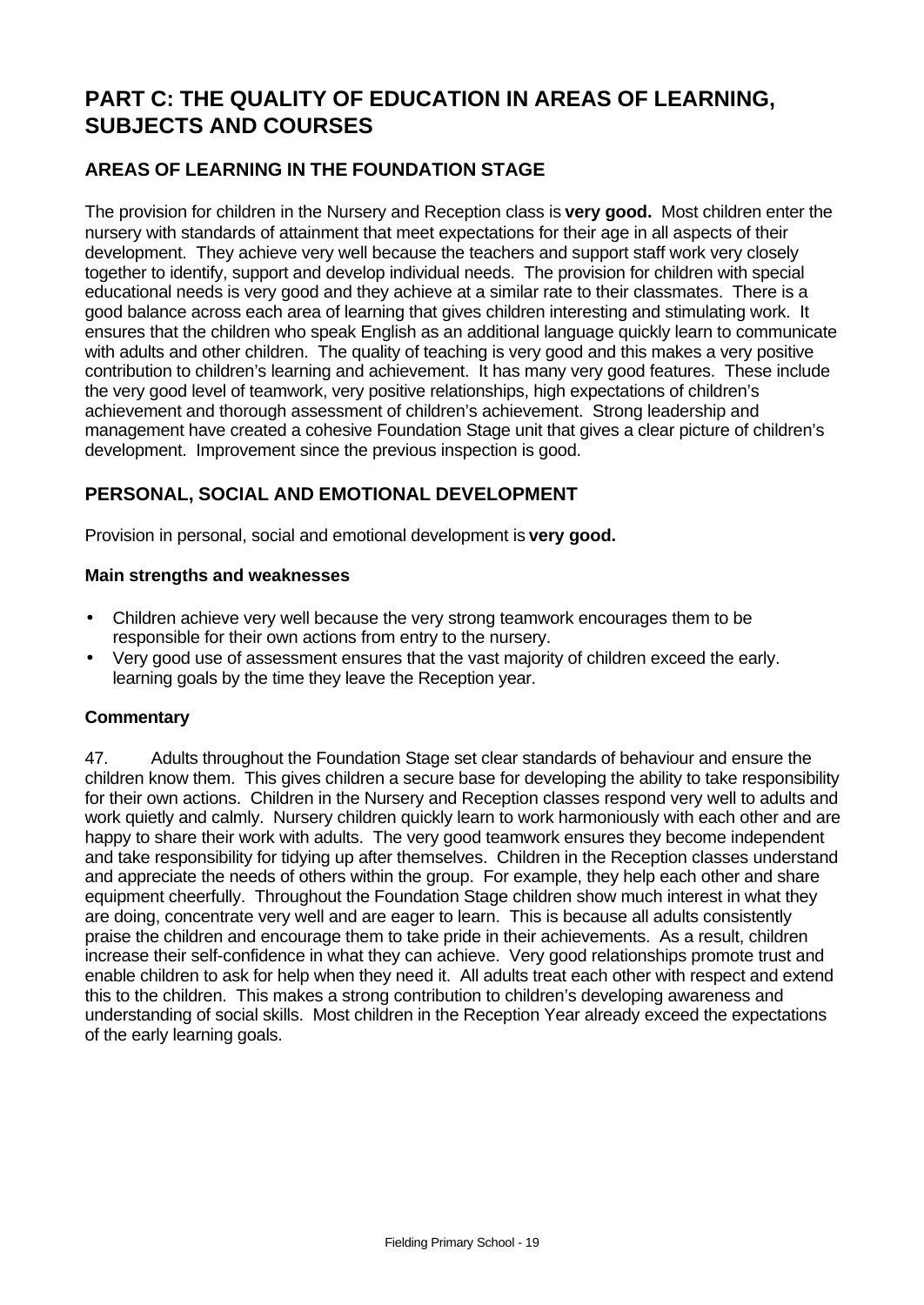# **COMMUNICATION, LANGUAGE AND LITERACY**

Provision in communication, language and literacy is **very good**

#### **Main strengths and weaknesses**

- Careful, thorough and systematic teaching of early reading and writing skills ensures most children exceed the early learning goals by the end of their Reception year.
- Children achieve well because all staff encourage them to speak clearly and audibly.

#### **Commentary**

48. The Nursery team gives children many varied and carefully planned opportunities to listen carefully, speak clearly and use an increasingly wide range of vocabulary. This encourages the children to use sentences and clear diction when they talk to adults and each other. All adults build effectively on these early experiences as children move into their Reception year. For instance, when children were sharing the story 'Dinosaur Roar' the teacher insisted on questions being answered clearly and audibly. Careful targeting of questions made children think about the meaning of the text. For example, a child said 'the tyrannosaurus is very hungry and very big' in response to a question about characteristics. Children achieve very well and standards already exceed those expected for most children of their age. Very good relationships ensure children are confident to talk to adults and ask questions. All adults listen carefully to the children and show real interest in what they say. This encourages children to listen carefully to each other and adults. The members of staff use resources, such as puppets, to encourage and increase children's interest in books. Children enjoy looking at books and recognise and read many words. Their writing is well formed and mostly consistent in size and many children sequence sentences to make simple stories.

# **MATHEMATICAL DEVELOPMENT**

Provision in mathematical development is **very good.**

#### **Main strengths and weaknesses**

- All members of staff use number effectively in all areas of learning to reinforce and extend children's knowledge.
- The use of a wide range of carefully planned practical activities ensures children develop a very good understanding of number.

#### **Commentary**

49. The consistently good quality teaching ensures children in the Nursery and Reception classes have many opportunities to increase their confidence in using numbers. Many children enter the Nursery with secure skills in counting and recognising numbers. The Nursery team builds effectively on these early experiences to increase children's mathematical awareness and understanding. They quickly learn to understand the use of mathematical language in a range of situations. For example, children use positional language in physical education lessons. Members of the Reception team continue to develop and extend this learning. Careful and patient teaching helps children to recognise and make number patterns and identify simple symmetry. The practical work enables children to test their theories when they are learning to estimate. This gives them a firm base for future learning. All adults use number rhymes and songs to reinforce children's understanding and knowledge of number sequencing. This interests the children and makes learning fun. Members of staff encourage children to use computers to support their learning. This increases their understanding of shape and pattern as well as their keyboard and mouse control. Children achieve very well and most are likely to exceed the early learning goals by the time they enter Year 1.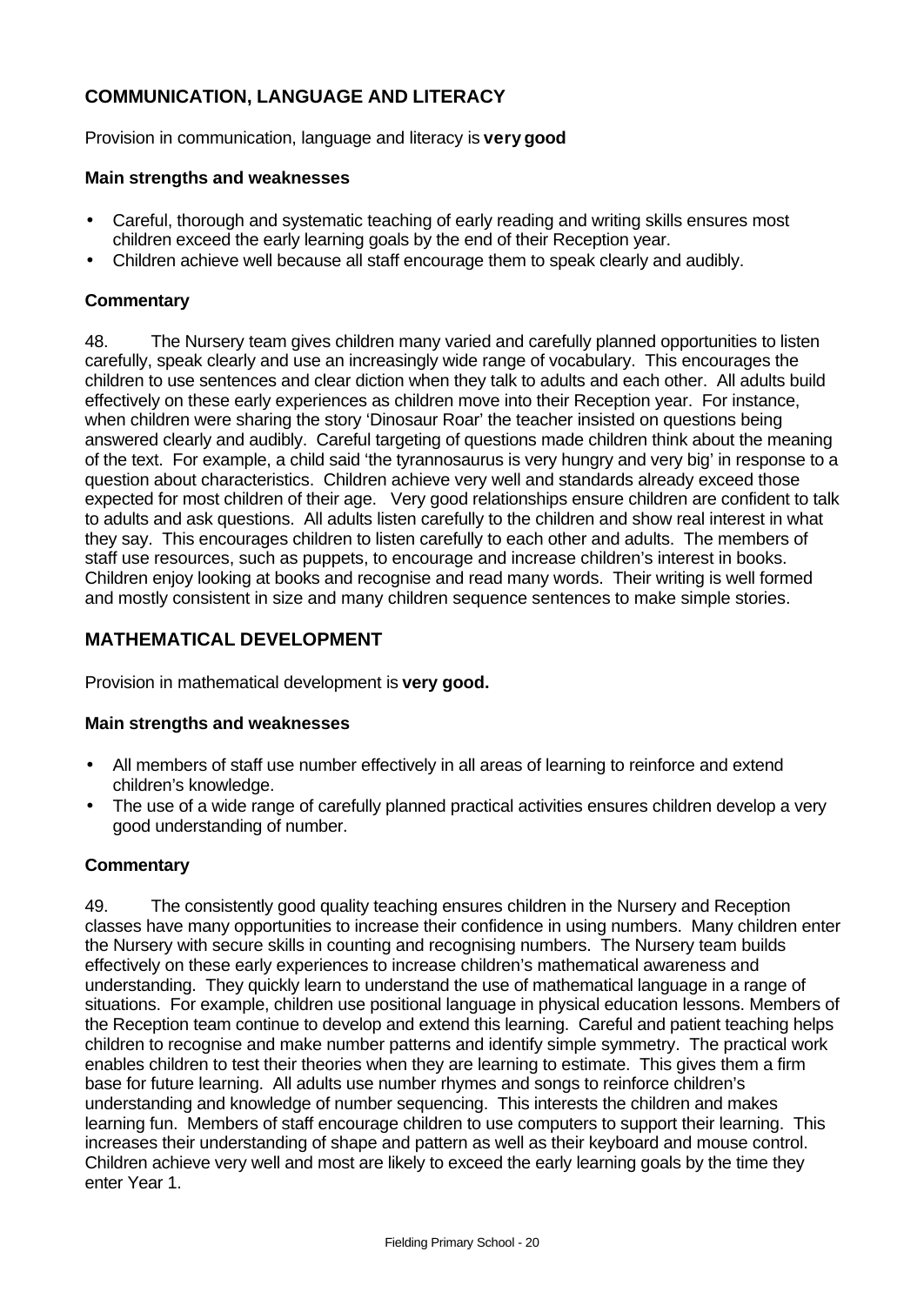# **KNOWLEDGE AND UNDERSTANDING OF THE WORLD**

Provision for knowledge and understanding of the world is **very good.**

#### **Main strengths and weaknesses**

- Teachers and support staff take every opportunity to enable children to ask questions and find things out for themselves.
- Children achieve well because of the stimulating practical work.

#### **Commentary**

50. The nursery team give children plenty of opportunities to ask questions and increase their awareness of the world around them. Children achieve very well in understanding how change happens when plants and animals grow. Carefully planned activities, such as planting seeds, enable children to understand that all life needs water for survival. This very good rate of achievement continues as children move into the Reception classes. All children achieve well in using computers and have good skills. They are confident and use computers without adult support. The Reception team provide good quality opportunities for children to improve their knowledge and understanding. For example, the vet's surgery gives children an insight into how to care for animals as well as making them aware of the value of money. All members of staff encourage children to ask questions and give them chances to investigate natural and manufactured objects. This increases children's awareness of everyday objects around them. The use of pattern helps children to become aware of cultural diversity and of religions other than Christianity. This makes a positive contribution to their spiritual and cultural development. Most children are likely to exceed the early learning goals by the time they leave the Reception classes.

# **PHYSICAL DEVELOPMENT**

Provision in physical development is **very good.**

#### **Main strengths and weaknesses**

- Teachers encourage children to evaluate their own and other's work.
- All children use their bodies well to move in different ways because of the skilful teaching.

# **Commentary**

51. The Foundation Stage team plan carefully to ensure that children's physical development in the nursery and reception classes is well supported. All adults use the indoor and outdoor areas to give children very good opportunities to increase their awareness of space and of themselves. Very careful teaching enables children to increase their awareness of how to move safely, and of the benefits of exercise. All teachers encourage children to talk about their own and each other's work and suggest how they could improve it. Children move carefully and safely amongst each other, indoors and outside, and develop well above average skills in movement control. Teachers use questions skilfully to enable children to discover and explain the effect of exercise on their bodies. For instance, they feel how rapidly their hearts beat immediately after exercise and remark on how it slows when they are still. The detailed records of children's achievement give a clear picture of progress and standards. All adults use these records to give a sharp focus that builds on children's previous skills. The Nursery and Reception children have ready access to spacious outside learning areas. These are currently in the process of further development to provide even better learning opportunities. Children have plenty of opportunities to use large construction equipment, increase their skills in shaping materials and to use tools such as pencils, scissors and brushes. Their skills in manipulating tools and materials are equally as good as their movement skills. Children achieve very well and most of them exceed the early learning goals in all aspects of their physical development.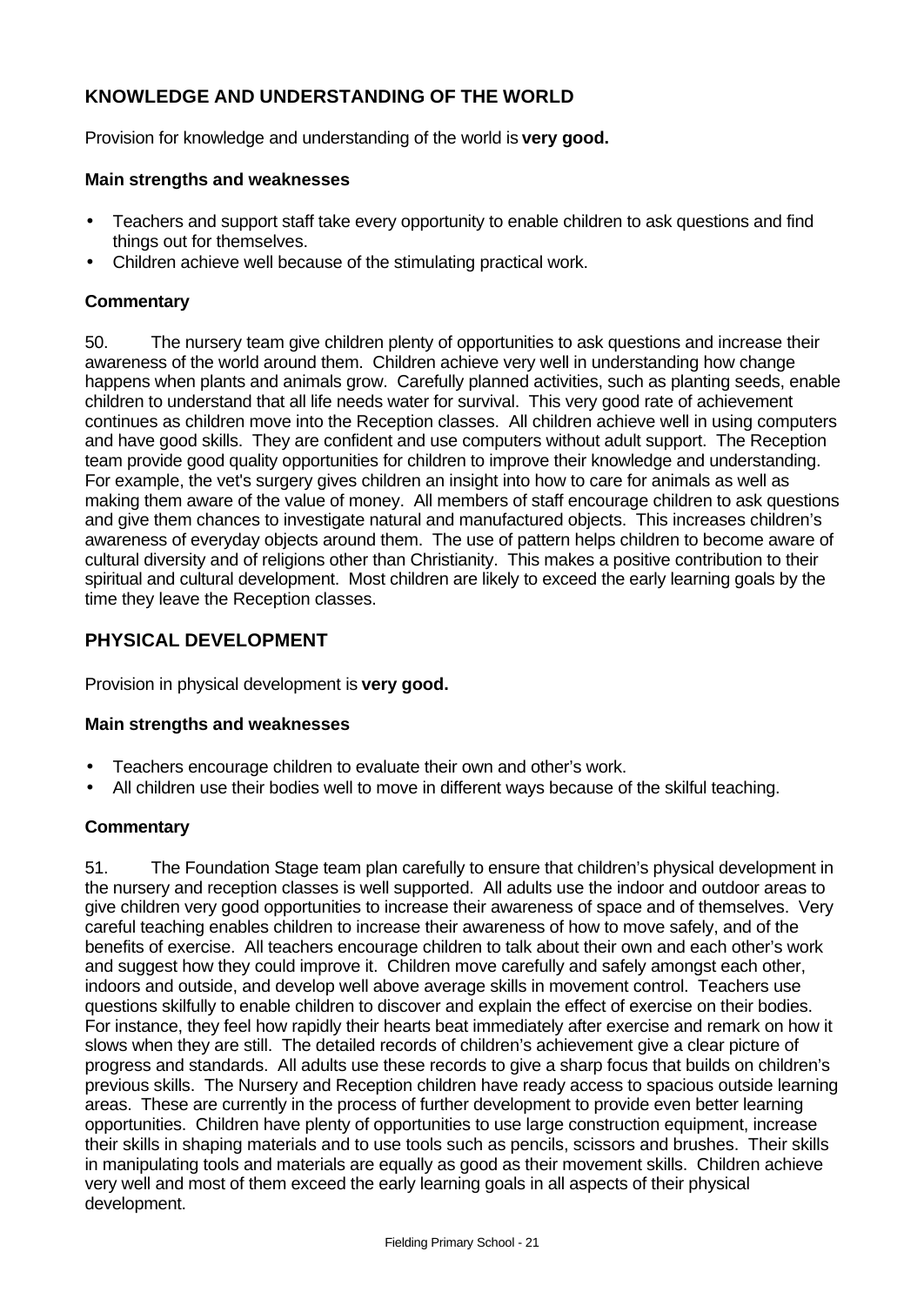# **CREATIVE DEVELOPMENT**

Provision in creative development is **very good.**

#### **Main strengths and weaknesses**

- Frequent art activities are well planned to support children's creative development.
- Resourcing for imaginative play is very good.

#### **Commentary**

52. Children enjoy making music and achieve standards in singing that exceed those expected for most children of Reception age. The very effective and clear teaching of how to vary rhythm increases children's understanding of the use of their voices effectively. Songs and rhymes are regularly used to support children's language and mathematical development. Children explore how colours can be changed through mixing, select their own colours and using printing equipment effectively. They are carefully encouraged by adults and given time to produce work of quality. Work in the classrooms displays vivid and cheerful paintings as a daily activity. The provision of areas such as the vet's surgery increases children's imagination and increases their speaking skills through imaginative play as well as dramatic role-play. Children achieve very well and most of them exceed the early learning goals in all aspects of their creative development.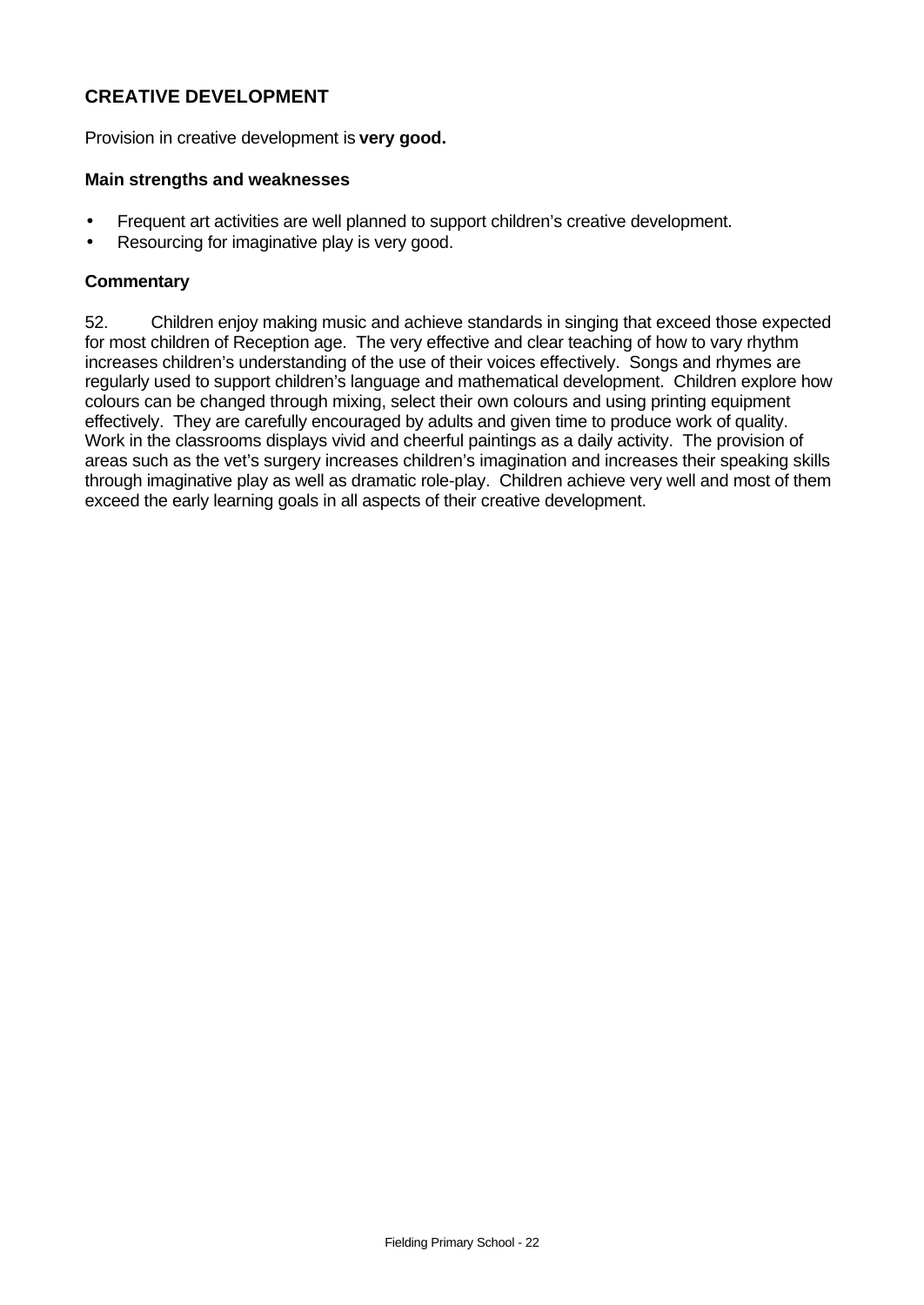# **SUBJECTS IN KEY STAGES 1 and 2**

# **ENGLISH**

Provision in English is **good.**

#### **Main strengths and weaknesses**

- Standards are well above average at the end of Year 2.
- A focus on standards in writing has led to improved achievement by pupils in Year 2.
- Teachers' subject knowledge is good.
- Pupils' attitudes to learning are consistently very good.

#### **Commentary**

53. Standards in speaking and listening and in reading are well above average at the end of Year 2 and Year 6. Standards in writing are well above average at the end of Year 2 and above average at the end of Year 6. This is similar to the results achieved by Years 2 and 6 in the 2003 national tests. The school has identified progress in writing from Year 3 to Year 6 as a priority, and has introduced some effective measures to raise standards. Early indications suggest these are enabling pupils to make faster progress. Standards in writing have already improved in Year 2 and have risen from above average standards in the 2002 national tests to well above average standards in the 2003 national tests.

54. Speaking and listening are strengths, with all pupils listening attentively to their teachers and to one another. The school has a strong reputation for its assemblies and productions. A sharing assembly about a recent field trip by Year 5 pupils was strikingly well presented. Pupils spoke confidently and audibly, and were able to convey the excitement and variety of their experiences to a large audience. In class pupils participate fully in discussions, and talk articulately about their work. They have a thirst for knowledge and enjoy new ideas. For example, Year 4 pupils delighted in coming up with alternative endings to Cinderella.

55. Pupils make rapid progress in reading, and are well supported at home in this. Their reading journals contain comments from pupils as well as parents and teachers. Most pupils are reading at levels well above their chronological age. They read with expression and are able to summarise a plot or comment on a character in the story. Older pupils make good use of the library to do independent research. The school is well resourced with books in classrooms and shared areas, and these are attractively displayed and easily accessible to pupils.

56. Standards in writing lag behind those in reading, although they are still above average. The school has taken active steps to address this and monitors progress closely, as well as providing training for teachers. Pupils who are at risk of falling behind are identified and targeted for extra support. The changes have only been introduced since September but early data suggests standards are rising as a result. Careful monitoring of teaching and learning ensures consistency in provision. Pupils write in different genres and for a variety of purposes. Many of the tasks are imaginative and challenging. For example, Year 6 pupils had to write an argument for or against cutting down trees to make paper. The teaching of handwriting is a strength. Work is neatly presented.

57. The quality of teaching and learning are good overall, and very good in Years 1 and 2. Teachers have good subject knowledge and plan work to match pupils' differing abilities. They expect pupils to behave well and work hard. Relationships are very good. Pupils' attitudes to work are consistently very good. They settle down quickly to tasks and concentrate well. In satisfactory lessons some work lacks sufficient challenge, and the pace is slow. Pupils achieve very well in Years 1 and 2. In Years 3 to 6 achievement is improving and is now good. This is because the focus on writing, and some very good teaching in Year 6, is enabling more pupils to achieve their full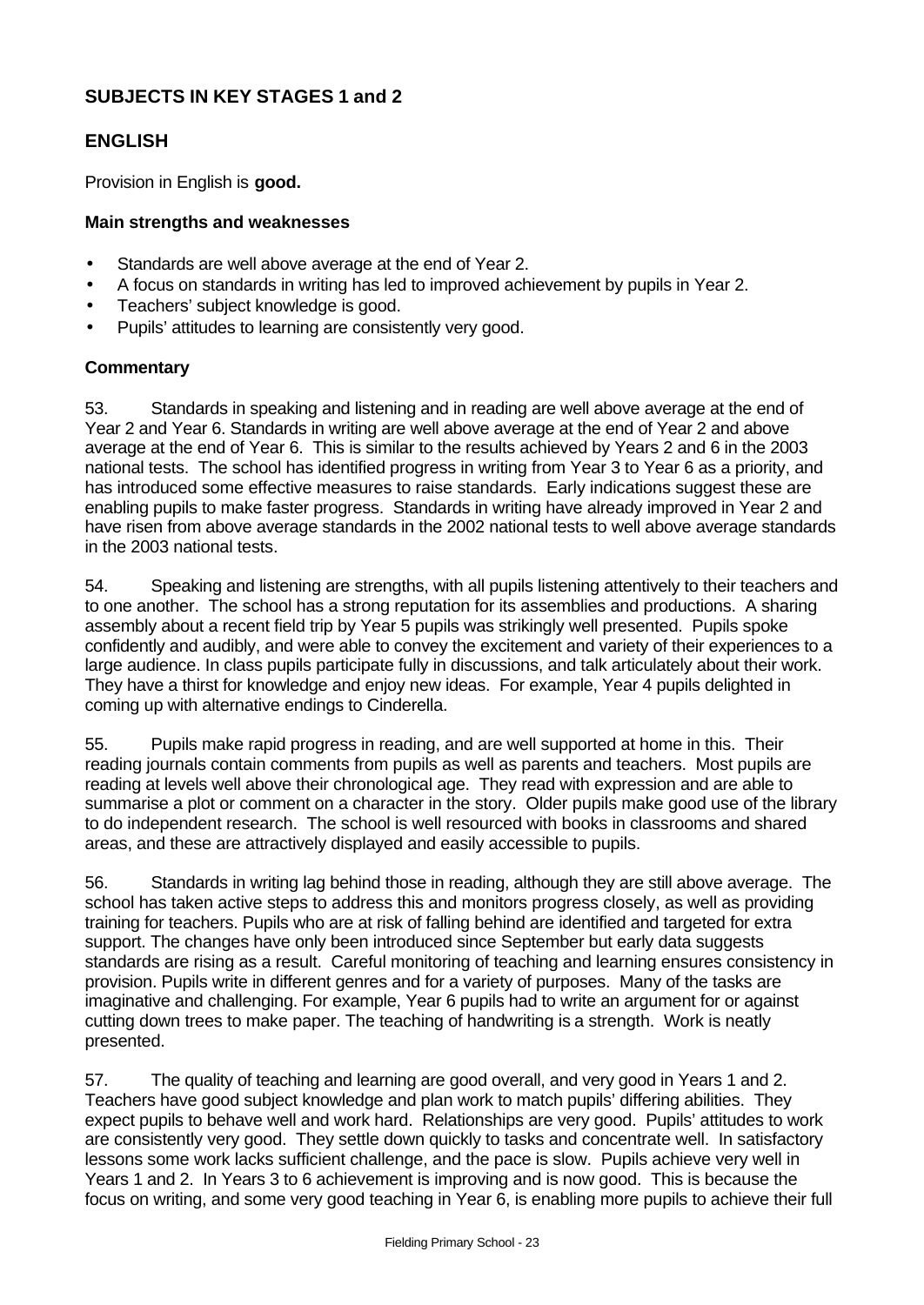potential. Marking shows pupils where they need to improve. All pupils have targets but they do not all know what they are.

58. The co-ordinator was appointed in September 2003. The subject is now well led and the focus is on raising standards in writing and to bringing consistency to teaching and learning. This is having a positive impact on pupils' achievement. Staff have received training and support. The coordinator is a model of good practice. There are now effective systems in place to monitor the level of progress and analyse the performance of particular groups of pupils.

#### **Language and literacy across the curriculum**

59. There are strong links with other subjects, especially in religious education, history, design and technology and physical education. For example, Year 2 pupils wrote a factual report about their physical education. lesson, while Year 6 pupils wrote out the rules for netball. Stories include historical facts. Year 5 pupils wrote poems inspired by their topic on the Aztecs. Computers are little used to support learning in this subject.

# **MATHEMATICS**

Provision in mathematics is **very good**.

#### **Main strengths and weaknesses**

- Pupils leave the school attaining standards in mathematics well above the national average.
- Teaching is good throughout the school. Pupils achieve well.
- Pupils have very good attitudes to their work.
- Assessment procedures are very good and are used effectively to raise standards.
- The subject is very well led and managed.

#### **Commentary**

60. The standards attained by Year 6 pupils in the 2003 national tests were above the national average. The pupils currently in Year 6 are attaining even higher standards that are well above those expected for their age, this represents good achievement. This is a very good improvement as standards in mathematics steadily declined from 1999 to 2002 and sank below the national average. Recent initiatives such as the whole-school focus on improving the provision and the consistently good teaching are significant factors in helping current pupils reach such high standards. They make good progress. In 2003 the pupils in Year 2 reached standards well above those found nationally and are on track to reach the same high standards this year and achieve well.

61. The quality of teaching is good overall, some of which is very good. It helps pupils learn at a fast rate. Teachers have very high expectations and set work designed to challenge pupils of all abilities. They create a positive working environment and insist on high standards of work and behaviour at all times. This was clearly seen in a very good Year 6 lesson about percentages. Much useful discussion took place and the pupils listened intently to the teacher and also to each other. By the end of the lesson all pupils were calculating confidently the new price of an item that had been reduced in a sale. Teachers use support staff very well to help their pupils learn more effectively. Learning support assistants are given a clear role in each lesson and this maximises the impact they have on pupils' learning. They know the pupils well and make notes of what the pupils they are working with achieve. These notes are then shared with the teacher to help plan suitable future work.

62. Pupils respond well to the good teaching, are attentive in lessons and are keen to learn. They are proud of their many achievements. They present their work neatly in their books and the vast majority successfully complete the work set for them. Their behaviour in lessons is very good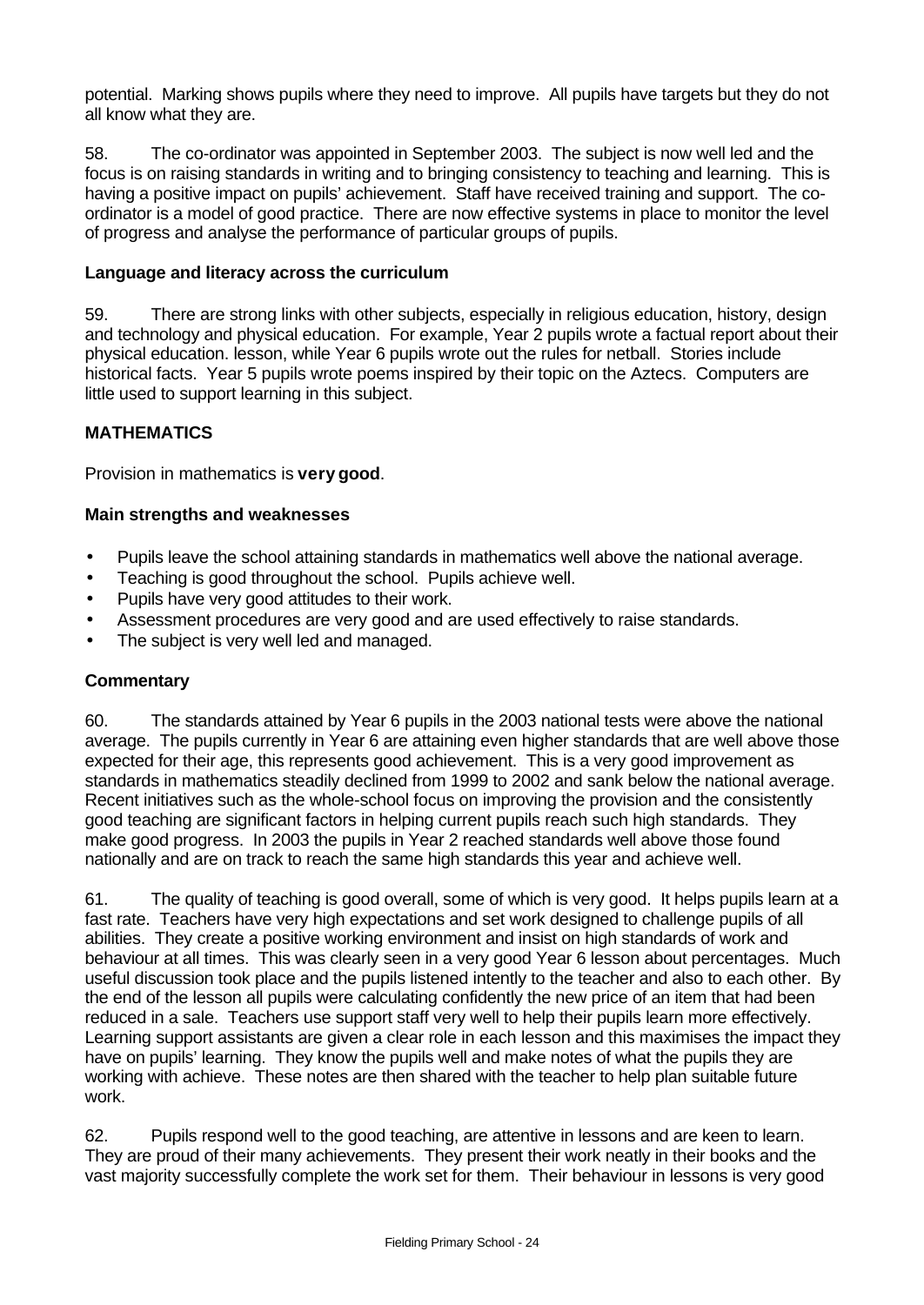and leads to a calm and peaceful working atmosphere in which all pupils can flourish and produce good quality work.

63. The management team have put in place very useful assessment procedures that are used most successfully to help pupils reach their full potential. Although much of it is recent, the data collected is already showing how individual pupils are progressing and triggers action if they are not performing well enough. Test papers are analysed to identify areas of strength or concern. Planning of work is then adjusted to address any perceived problems. The data is also used to help set individual targets for pupils so that they know what they must do to improve.

64. The subject is very well led and managed by the two co-ordinators. Mathematics has been the first subject of a three-year plan aiming at raising achievement and standards. Last year the management team put in place a raft of new initiatives to drive up standards, as these had been a concern, particularly in Years 3 to 6. These initiatives included rigorous monitoring of teaching to improve delivery and providing a new scheme of work to support the national Numeracy Strategy more effectively and move teachers away from an over reliance on worksheets. This has proved effective in raising standards as has the grouping of pupils to ensure they are given work closely matched to their needs. This year they are letting the initiatives bed in and next year the provision will be evaluated to assess its impact.

65. There has been a good improvement in the provision since the last inspection. Standards are higher, pupils are now making good progress and the management is much improved.

#### **Mathematics across the curriculum**

66. The pupils' skills in mathematics are often used in other subjects of the curriculum. When these links are made they prove useful, making learning more relevant and helping pupils reinforce their skills and understanding in mathematics. For example, pupils measure in science lessons and draw tables and graphs of their findings. The use of information and communication technology to support learning in mathematics is an area that remains underdeveloped.

# **SCIENCE**

Provision in science is **good**.

#### **Main strengths and weaknesses**

- Pupils are now achieving well because of good teaching.
- Good plans are in place to promote scientific skills and understanding through investigational work.
- Too little use is made of information and communication technology to extend learning in science.

# **Commentary**

67. Standards in the 2003 national tests were average at the end of Year 6. This is an improvement, as standards were below or well below average between 2000 to 2002. A high proportion of pupils reached higher level at the end of Year 6. In comparison with similar schools, and in relation to pupils' prior attainment, standards are below average. This indicates that pupils are not yet achieving as well as they should. However, inspection findings show that standards are improving as a result of several initiatives that the school has put in place recently, such as a revised curriculum, rigorous monitoring of teaching and the appointment of a new co-ordinator. These are beginning to have a positive impact on pupils' achievement. Science has been identified as a priority area for 2004-2005 in the school improvement plan and the new co-ordinator has produced an effective action plan. Standards are above average in teacher assessment in Year 2. This is an improvement since the last inspection when standards were average.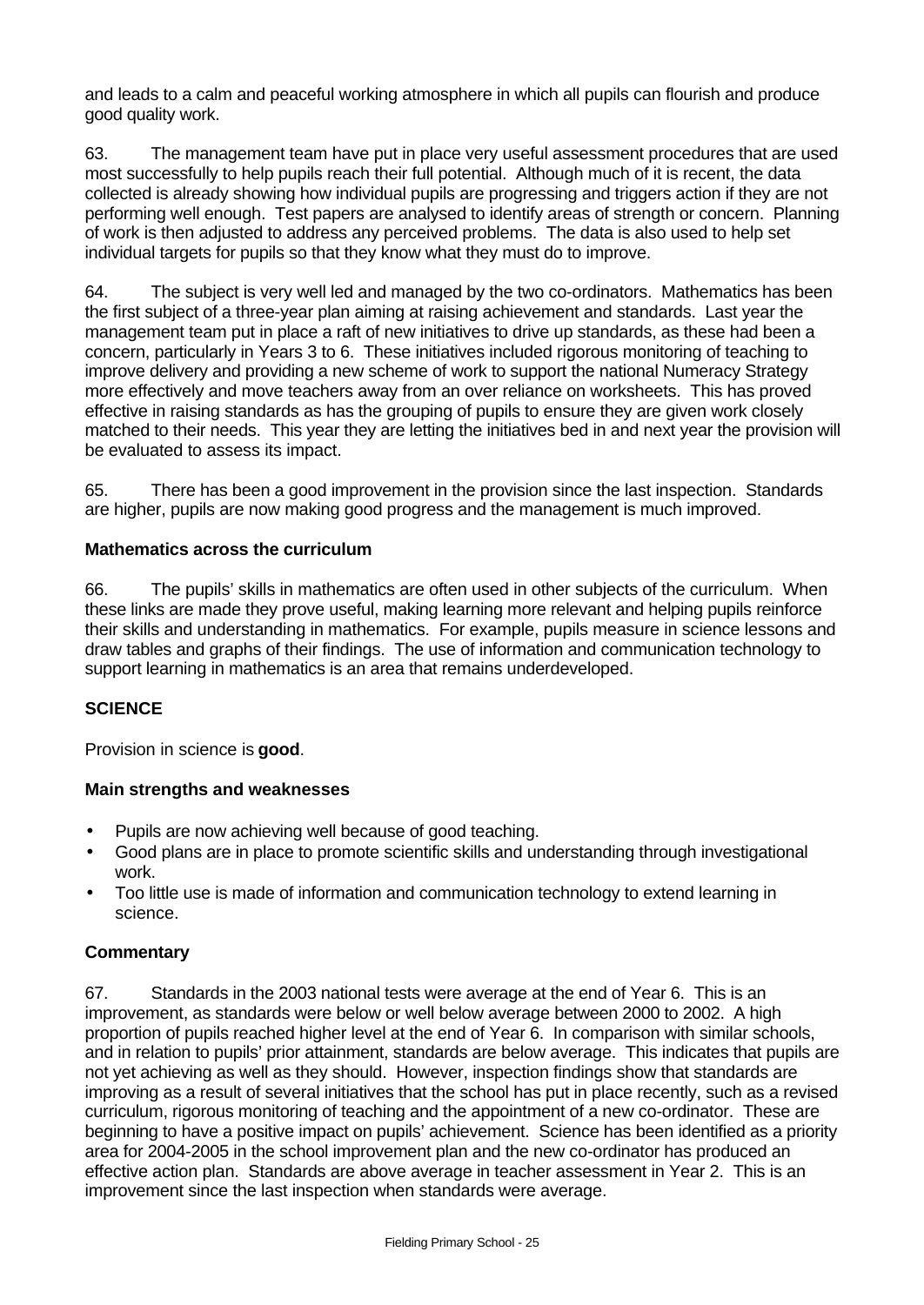68. Good teaching of investigative work and rigorous analysis of test results mean that standards in science are improving and pupils are achieving better. Pupils in Years 1 and 2 engage in ample investigations and predictions which they enjoy. This helps them to understand different scientific principles. In Years 3-6, pupils know about the need for a fair test and which variables can be changed. They study food chains and identify food webs and explore the impact of environmental change on habitats. Pupils use numeracy and literacy skills when they produce graphs showing the results of investigations or write about their observations and findings. Some carry out internet research in school and at home to further their scientific knowledge. This investigational approach provides first hand experience, allows pupils to work together and promotes scientific enquiry effectively.

69. Teaching is good. Teachers build upon previous learning and check understanding before introducing new aspects. Teachers explain what pupils are going to learn and tell them how long they have to complete their work, drawing the class together at intervals to share findings. Subject knowledge is good and there is sufficient use of scientific vocabulary. This means that pupils learn to use key words such as germination, food chain, predator, evaporation and carbohydrates and apply them in their work. Teachers' planning is very good and matches the needs of individuals very well. Lessons are well resourced. There is limited opportunity to use computers to assist learning in science, mainly because of inadequate resources in information and communication technology.

70. The new co-ordinator, appointed in September 2003, is an experienced science coordinator. There is a clear vision for the subject which are based on a good understanding of the strengths and weaknesses. The newly developed assessment system is satisfactory and is being used satisfactorily for checking pupil progress. The coordinator is clear about how to make assessment more effective and has begun to use the assessment outcome well for future planning. Marking in pupils' books does not always extend thinking or tell pupils how they can progress. The co-ordinator recognises this and is already discussing strategies for improvements with staff.

# **INFORMATION AND COMMUNICATION TECHNOLOGY**

Provision in information and communication technology is **satisfactory.**

# **Main strengths and weaknesses**

- An effective scheme of work is now in place and this guides planning well.
- Unreliability of equipment inhibits learning in some lessons.
- Procedures for assessing progress in the subject are not yet established.
- Information and communication technologies are not used enough in other subjects.

# **Commentary**

71. The last inspection found that standards in information and communication technology for Year 6 pupils were in line with national expectations. Standards are still average. Because of the problems with computer equipment, pupils have not had sufficient time or opportunities to develop their skills to a higher level.

72. The school has a major problem with the reliability of the computer equipment. In one lesson, frequent machine crashes had a negative effect on learning. Another lesson had to be abandoned, because the majority of computers would not run the software, even though the teacher had tried it out previously. Because of these technical problems the co-ordinator and the headteacher have clear plans to upgrade the systems in the near future.

73. By the end of Year 6, most pupils can navigate a word processing programme independently, modifying and editing text as they wish. They can enter data into a database and search for information. They know how to access information from the Internet. They can use a spreadsheet to draw graphs and to calculate lists of numbers. There were some occasions in numeracy and literacy lessons where pupils were able to use the computers in their work. By the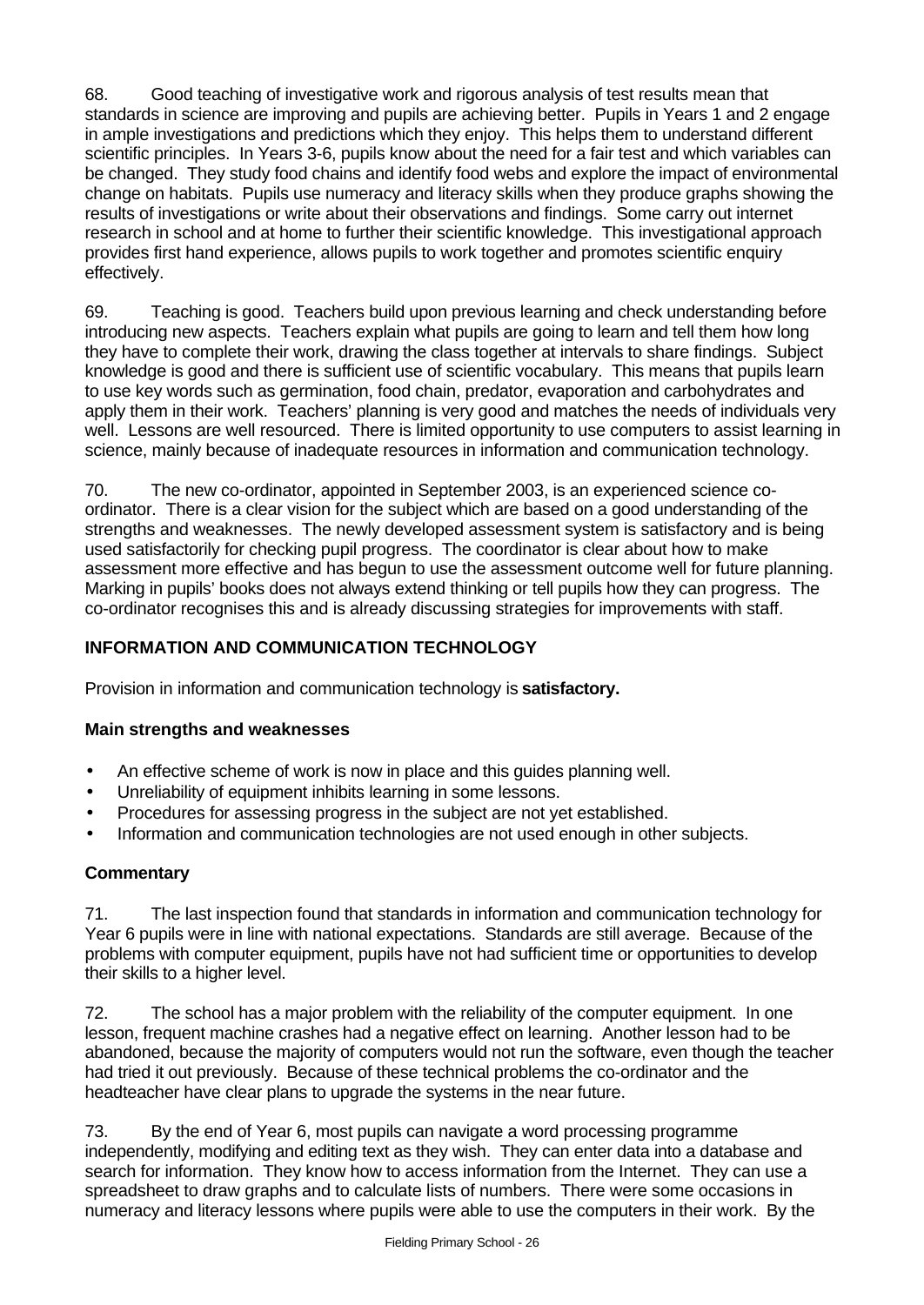end of Year 2, pupils can create short pieces of text on the computer, change its appearance and add pictures.

74. Teaching is satisfactory overall. In those lessons where the computers work well, pupils learn well because good teaching ensures that they progress as fast as they can. Teachers have sound subject knowledge and know the programs they teach well. In one very good lesson, pupils were creating a poster, adding a border and inserting pictures. They enjoyed this a great deal and were learning very well from the tasks. Pupils with special educational needs and those with English as an additional language, also achieve well because they are well supported.

75. There is an appropriate scheme of work and subject policy to support teachers' planning. A capable subject leader has been appointed who has a clear vision for the subject. However, the subject leader has only been appointed recently and this good leadership has not yet had time to make an impact on standards. An assessment system has not yet been introduced for the subject. The subject leader gives advice and support to colleagues and has begun to keep the school abreast of new developments. Teaching has been formally monitored by the headteacher. Staff training is available and the majority of teachers are keen to use the technology. However, their best efforts are hampered by the technical difficulties.

#### **Information and communication technology across the curriculum**

76. Although some teachers use information and communication technology to support learning in other subjects, not all classes had computers in working order. On those occasions where computers were used for other subjects, it was only for word processing linked to literacy or to support pupils with special needs. Some aspects of the technology were also used in physical education, with performances being timed and recorded.

#### **HUMANITIES**

77. Only one lesson was seen in geography and no lessons were seen in history. It is thus not possible to give an overall judgement about the provision. School plans were studied and pupils' work in books and the many attractive displays was looked at. Four lessons were seen in religious education.

**78.** In **geography,** teachers' planning and pupils' work indicate that the subject is taught appropriately. By the end of Year 2, pupils have a good knowledge of the local area, a contrasting area in Scotland and an area overseas, St Lucia. By the end of Year 6, pupils have a developing understanding of the water cycle, rivers, weather, mountain environments and life style in other countries. They hold strong views about pollution and the need to preserve the environment. Year 4 study the physical and social features of Rio de Janeiro and compare and contrast these with England. The residential visits for Years 5 and 6 enhance pupils' learning in geography.

79. In **history** there is a good use of timelines and this helps pupils to develop a good chronological understanding and an awareness of when events happened in relation to each other. Good historical enquiry skills are encouraged throughout the school and pupils are given many opportunities to use a range of sources to find out about a particular time or event. For example, in Year 2 pupils use a good range of photographs and other source material, some from home, to study the differences between holidays past and present. In Year 3 the pupils have thoroughly enjoyed finding out about the Romans in Britain and had an exciting day with two 'Roman' visitors to bring the subject alive. The pupils had made shields and used these to learn about defensive tactics in war, tried on Roman armour and learned about everyday events in the life of a soldier. By the time pupils reach Year 6 they have good skills to help them evaluate evidence and make well-informed comparisons between the past and the present. Their residential trip to France gives them further first hand opportunities to improve their knowledge and understanding of history by seeing the Bayeux Tapestry and visiting the allied landing beaches from the Second World War.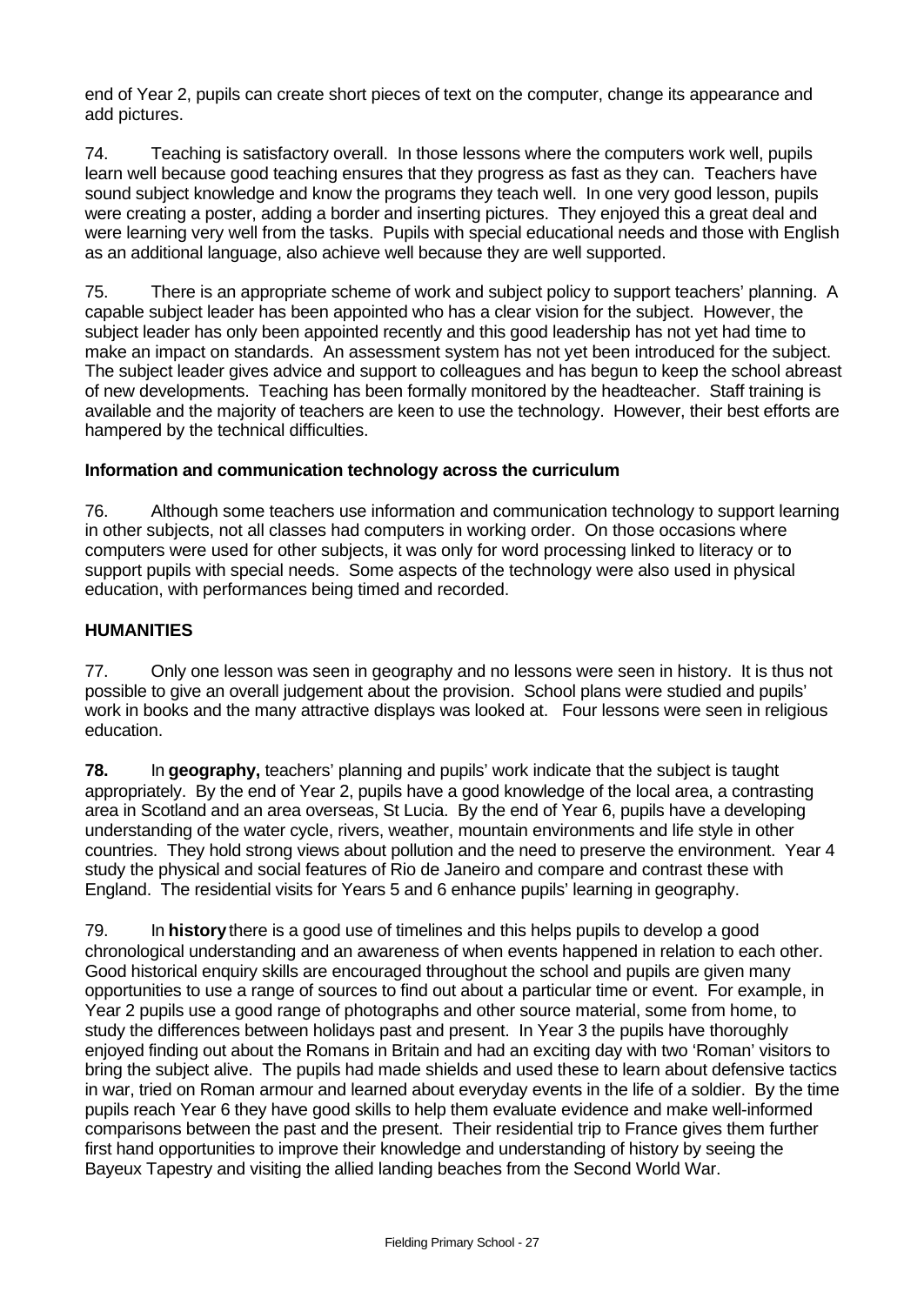#### **Religious Education**

Provision in religious education is **satisfactory**.

#### **Main strengths and weaknesses**

- Pupils' attitudes to learning are very good.
- There are good links with other subjects.
- Insufficient attention is paid to pupils' cultural and religious diversity.

#### **Commentary**

80. Standards remain in line with the expectations of the locally agreed syllabus in Year 2 and Year 6. The spiritual content of lessons has improved and is now satisfactory. Achievement is satisfactory overall but in some classes is good. The quality of work is satisfactory. Overall there is little consistency but varies from class to class. The co-ordinator is also responsible for history and geography. Since taking responsibility for all three subjects in September, 2004 he has focused on history and geography. As a result, the RE policy and teaching and learning have not been improved as much as they might.

81. Teaching is satisfactory, but with some good elements. In two good lessons observed teachers had good subject knowledge and high expectations of what pupils could achieve. They designed tasks that were stimulating. For example Year 6 pupils designed a poster for a supply teacher leaving instructions about handling sacred texts. Discussions are often sensitively managed, and pupils are keen to take part. In some classes pupils' own values and beliefs are drawn on to enrich the work. Often this does not happen, and pupils' diverse cultural and religious experiences are not used effectively to enhance their learning.

82. There are strong links with other subjects including English, art, and design and technology. Year 4 pupils wrote newspaper articles about the resurrection of Jesus, while Year 1 pupils made striking stained glass windows. There are attractive displays inspired by Islamic art. Some parents and grandparents come to talk to the pupils about their faith, but there are few trips to places of worship.

# **CREATIVE, AESTHETIC, PRACTICAL AND PHYSICAL SUBJECTS**

83. Two lessons were seen in art and design and one lesson in design and technology. One lesson was observed in music and pupils were heard singing in assemblies and choir and performing in the orchestra and recorder groups. Teachers' plans were looked at and a video of the performance of 'Oliver' was watched. In addition teachers' planning and pupils' work, where available, were examined.

84. In **art and design,** it was not possible to see enough lessons to make a secure judgement about overall provision. However, evidence from the two lessons seen, pupils' sketchbooks and work around the school indicates that standards in two-dimensional artwork exceed expectations by the end of Year 2 and Year 6. This is an improvement since the previous inspection. Teachers ensure that pupils have opportunities to increase their observation skills and to develop their techniques. For example, pupils in the infant part of the school produce careful pencil sketches of plants and fruit, and show a good awareness of pattern. By Year 6, pupils are confident in their use of a range of media and translate sketches to larger pieces of paper. For instance, in one lesson pupils experimented with and used charcoal to produce carefully crafted landscapes. This work made a positive contribution to pupils' spiritual development as they discussed each other's achievements. Pupils' cultural awareness is promoted fairly effectively in art. For example, work on Islamic pattern increases pupils' understanding of non-western cultures and links effectively with religious education. The school encourages individual talents and further enriches pupils'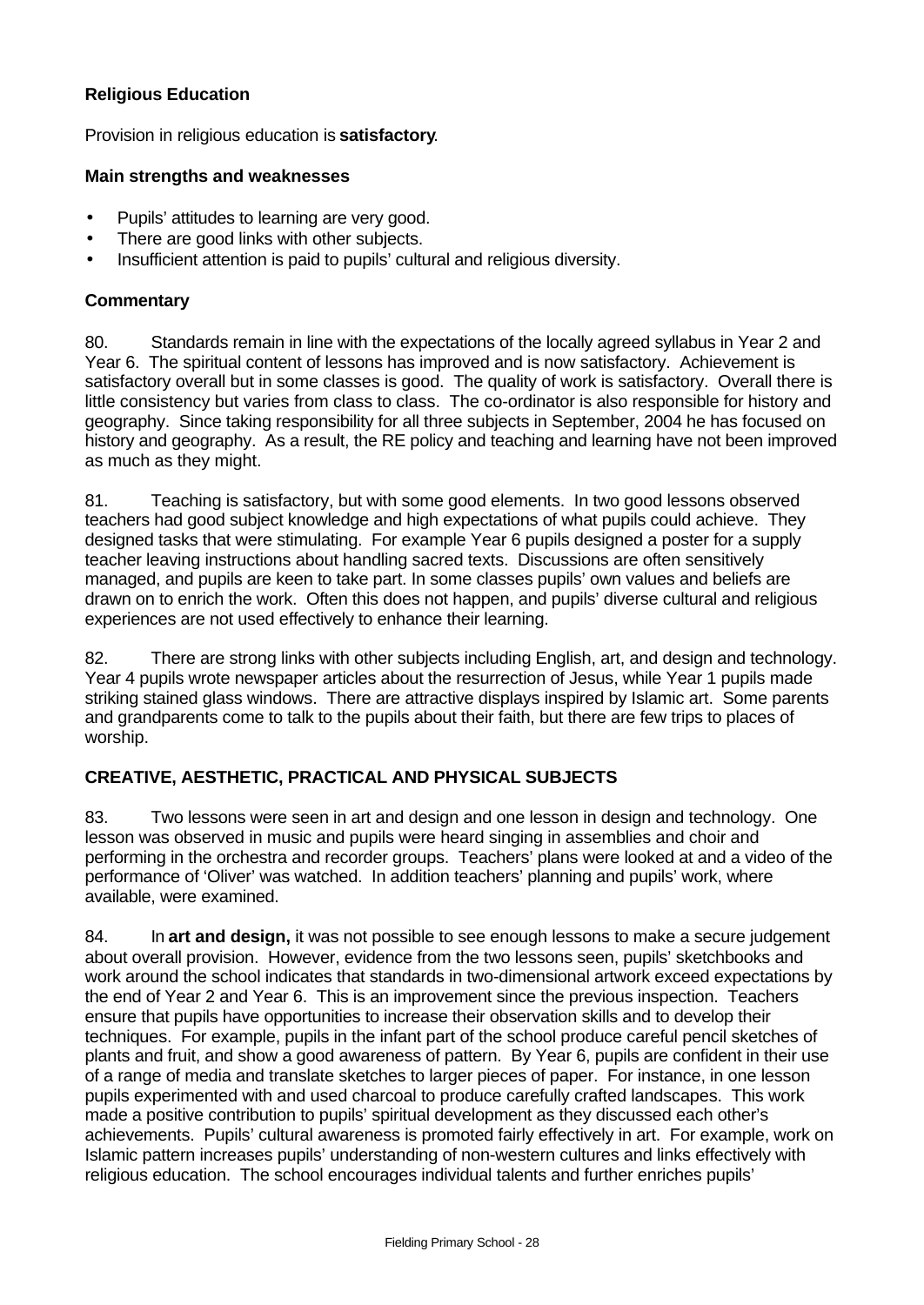experiences through art exhibitions. Pupils show much interest in their artwork and talk enthusiastically about what they are doing.

85. In **design and technology,** it was only possible to see one lesson during the course of the inspection. Judgements, therefore, are based on evidence from work around the school and the collection of pupils' work. These show pupils have a secure understanding of how to plan, design, make and evaluate products. They take care over the finish of their products, such as the chairs done by Year 6, and suggest possible improvements. It is clear that teachers build on pupils' previous learning as they move through the school. For instance, pupils' attention to detail and their ability to put ideas into practice improves considerably in Years 5 and 6. All teachers make effective links with other subjects. This is particularly noticeable in the work on musical instruments in Year 5.

86. Evidence shows that all aspects of **music** are taught to pupils throughout the school. Pupils sing tunefully in assemblies and the video made in the summer of 'Oliver' shows pupils performing to a very high level. Many pupils, about a quarter of the school, learn to play instruments such as the flute, violin, cello, oboe, clarinet, saxophone, tabla, guitar and recorder with teachers, volunteer parents and visiting specialists. These pupils reach a good standard of performance as well as learning to read music using standard notation. Many have success in gaining national grade awards. The school choir gives pupils further opportunities to improve their musical knowledge and understanding. This is open to all pupils in Years 3 to 6 and they sing well and with great enjoyment. Pupils listen to music at the start and end of assemblies to improve their knowledge of the works of various composers and performers in styles of music from around the world. Having a dedicated music room with a suitable range of instruments for pupils to play has a positive impact on the provision. The room is, however, reaching the end of its useful life and is in need of renovation both inside and out. There are a number of musical events throughout the year for pupils and parents to enjoy. These include various concerts for instrumentalists, a Christmas concert, a leavers' concert and the annual production.

# **PHYSICAL EDUCATION**

Provision for physical education is **good**.

#### **Main strengths and weaknesses**

- The subject is well managed by the co-ordinator.
- Teaching is good overall.
- Pupils achieve well in the subject.
- Resources are limited and not easily available in one hall.

#### **Commentary**

87. Standards overall are in line with the national average. This is the same as the last inspection. However, in some lessons, standards were above average. There is coverage of all areas of activity, but only lessons in gymnastics, athletics and games were seen during the inspection. Pupils have opportunities to participate in an appropriate range of physical activities, including gymnastics, games, swimming, dance and athletics. All children, including those with special educational needs or English as an additional language, make good progress throughout the school as a result of good teaching.

88. The quality of teaching seen is good overall, with one excellent lesson being seen. Teachers' subject knowledge and confidence is good. They plan a range of activities that meet the National Curriculum requirements and enable pupils to develop their physical skills. Time was used well and all pupils were fully occupied through the lesson. Pupils were generally appropriately dressed for lessons. The lessons were always started with a warm up session, and teachers questioned pupils on the effect exercise was having on their bodies. In the one excellent lesson, the challenging questioning by the teacher encouraged pupils to give of their best. By the end of the lesson, they were all working well above the standard for their age, using care and precision.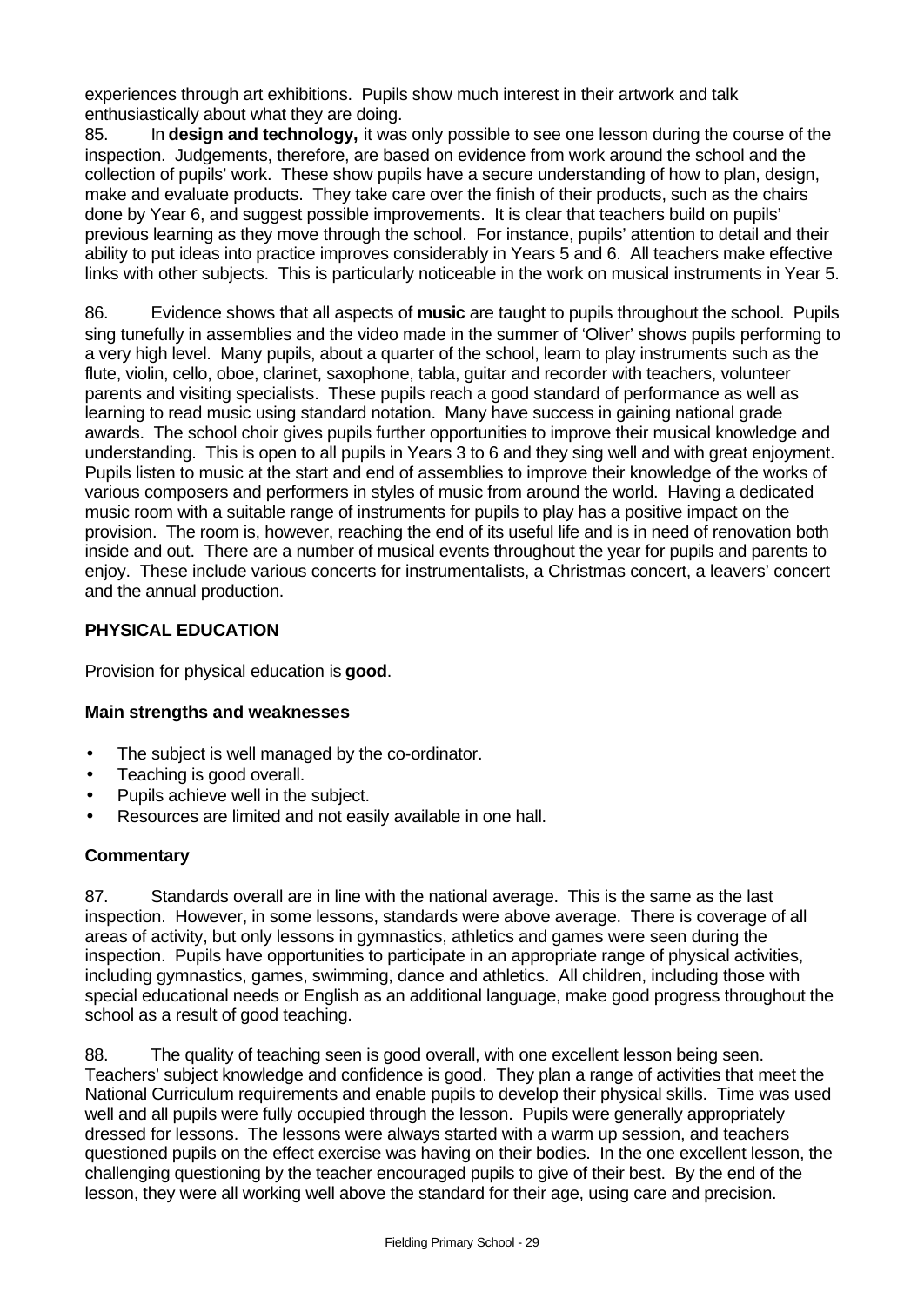89. Pupils' attitudes towards the subject are positive, and their behaviour is good. They listen to instructions and respond to teachers' suggestions on how to improve their work. During lessons, they work well with partners and in collaborative groups. However, a minority of pupils in some lessons would not take their lessons seriously or work well. These problems were generally managed effectively by their teachers.

90. Facilities for the subject are satisfactory overall. The school makes good use of both of its halls, the field and outdoor areas. There is a satisfactory range of equipment to enable development in the subject, including large and small apparatus for gymnastics, bats, balls and similar games resources. However, in one hall, there were insufficient mats for them to be used in gymnastics. Furniture was piled up in front of the large apparatus, making it hard to access.

91. The subject is managed well by the co-ordinator who has very good subject knowledge and provides a powerful role model. There is a subject policy and suitable scheme of work in place. A good range of after-school activities, such as the football and netball clubs, contribute well to pupils' enjoyment of the subject.

#### **PERSONAL, SOCIAL AND HEALTH EDUCATION AND CITIZENSHIP**

92. Only one lesson was seen in this area and, therefore, no judgements are made about overall provision. Personal, social and health education and citizenship are taught through a clear programme of study and this helps pupils to understand the importance of their contribution to society and how to stay safe in and out of school. The programme includes raising awareness of the benefits and misuse of drugs. Pupils' understanding of alcohol, tobacco and drug misuse is also extended through lessons in science. They are encouraged to become independent thinkers, take full part in the school council and grow up to be confident learners. Many activities, such as presenting their work in the assemblies and the work for school council enhance pupils' understanding of citizenship.